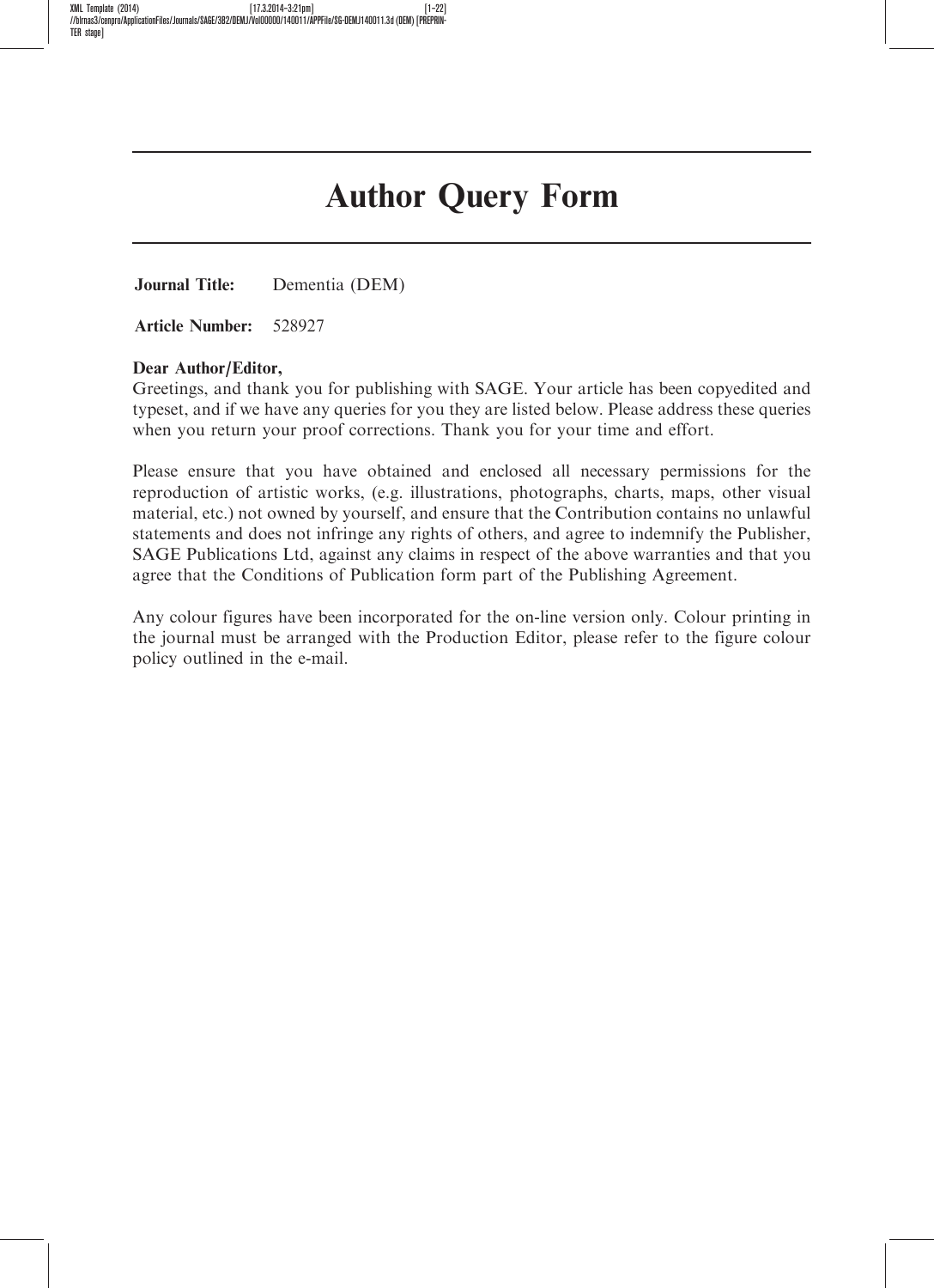XML Template (2014) [17.3.2014–3:21pm] [1–22] //blrnas3/cenpro/ApplicationFiles/Journals/SAGE/3B2/DEMJ/Vol00000/140011/APPFile/SG-DEMJ140011.3d (DEM) [PREPRIN-TER stane]

#### Article

# Coffee, Cake & Culture: Evaluation of an art for health programme for older people in the community

Dementia  $0(0)$  1–21 (C) The Author(s) 2014 Reprints and permissions: sagepub.co.uk/journalsPermissions.nav DOI: 10.1177/1471301214528927 dem.sagepub.com



# Brenda Roe

Evidence-based Practice Research Centre, Faculty of Health & Social Care, Edge Hill University, Lancashire, UK; Personal Social Services Research Unit, University of Manchester, Manchester, UK

# Sheila McCormick

Performing Arts, Faculty of Arts & Science, Edge Hill University, Lancashire, UK

## Terri Lucas

Whitworth Art Gallery, University of Manchester, Manchester, UK

## Wendy Gallagher

Whitworth Art Gallery, University of Manchester, Manchester, UK

## Andrea Winn

The Manchester Museum, University of Manchester, Manchester, UK

## Sophie Elkin

Irwell Valley Housing Association, Manchester, UK

#### **Abstract**

Arts for health initiatives and networks are being developed in a number of countries and an international literature is emerging on the evidence of their benefits to people's health, wellbeing and quality of life. Engagement in cultural and creative arts by older people can increase their morale and self-confidence and provides opportunities for social connection. Museums and galleries are increasingly required to justify their expenditure, reach and impact and some are working in partnership with local councils, hospitals, schools and communities to improve access to their collections. There is a body of literature emerging that describes such initiatives but empirical evidence of their benefits is less developed. This article reports an evaluation of an art for health initiative – Coffee, Cake & Culture organised and delivered by Whitworth Art Gallery and Manchester Museum in 2012 for older people living in a care home and a supported living facility. The study has identified the benefits and impacts of the arts for health programme and its

Brenda Roe, Faculty of Health & Social Care, Edge Hill University, Ormskirk, Lancashire L39 4QP, UK. Email brenda.roe@edgehill.ac.uk

Corresponding author: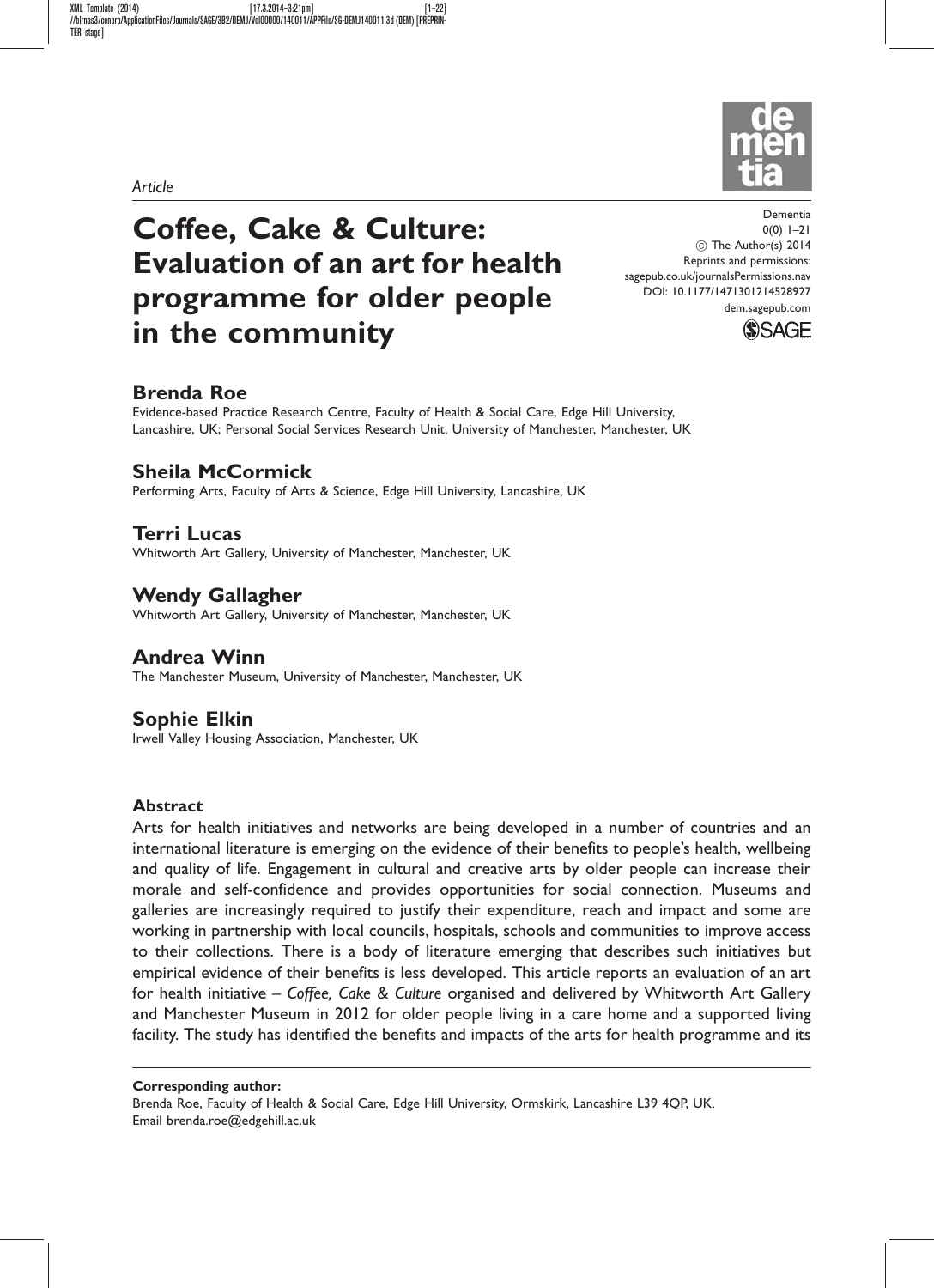feasibility for older people, with or without diagnosed memory loss – dementia, living in a care home or supported living facility and their care staff. The findings demonstrate there were benefits to the older people and their care staff in terms of wellbeing, social engagement, learning, social inclusion and creativity. These benefits were immediate and continued in the short term on their return home. The majority of older people and care staff had not previously been to the art gallery or museum and the programme encouraged creative arts and cultural appreciation which promoted social inclusion, wellbeing and quality of life. The programme is feasible and important lessons were identified for future planning. Further research involving partnerships of researchers, arts for health curators, artists, care staff, older people and their families is warranted.

#### Keywords

older people, care home, community, arts for health, dementia

## Introduction

Public policy promotes 'active lives' for ageing populations so that older people can maintain their independence, continue contributing to society and add quality to their lives (Brown, Bowling, & Flynn, 2004). The notion of citizenship with older people having rights to independence, participation, self-fulfilment, care and dignity within their communities also form part of the active ageing agenda (World Health Organisation (WHO), 2002). The European Year for Active Ageing 2012 endorsed these policies and included plans for age friendly environments and cities, with accessible public buildings, infrastructure and transport as well as promoting physical exercise, social engagement, inclusion and justice for older people and ageing populations (WHO, 2012a).

Ensuring a positive life experience for older people is about promoting their health and functional capacity, their social participation and security which contribute to overall quality of life and wellbeing (WHO, 2012b). Loneliness and lack of social interaction can affect the quality of life of some older people (Scharf & de Jong Gierveld, 2008; Victor, Scambler, Bowling, & Bond, 2005).

Older people are more likely to live with a number of long term conditions, resulting in loss of function, disease, frailty and vulnerability over time requiring support and help with care (Phillips, Ajrouch, & Hillcoat-Nalletamby, 2010; Roy & Giddings, 2012; WHO, 2005). The majority of older people continue to live in their communities, living longer and with long term conditions although some require additional support of extra care or institutional care. For example, there are estimated to be 700,000 people with dementia in the UK (Department of Health (DH), 2009) with most having at least one other co-morbidity (National Audit Office (NAO), 2007), which can result in complex psychological and physical needs at advanced age (Sampson et al., 2008). A third of people with dementia live in care homes (Knapp et al., 2007, p. 237), with an estimated 64% of residents in care homes having some form of dementia (Alzheimer's Society, 2012). Only around 43% of people with dementia have a confirmed diagnosis (Alzheimer's Society, 2012).

Residents' mood correlates with reported quality of life (Hoe et al., 2009) and people with dementia in care homes have significant levels of unmet needs, relating to lack of stimulating daytime activities and company (Hancock, Woods, Challis, & Orrell, 2006; Mozley et al.,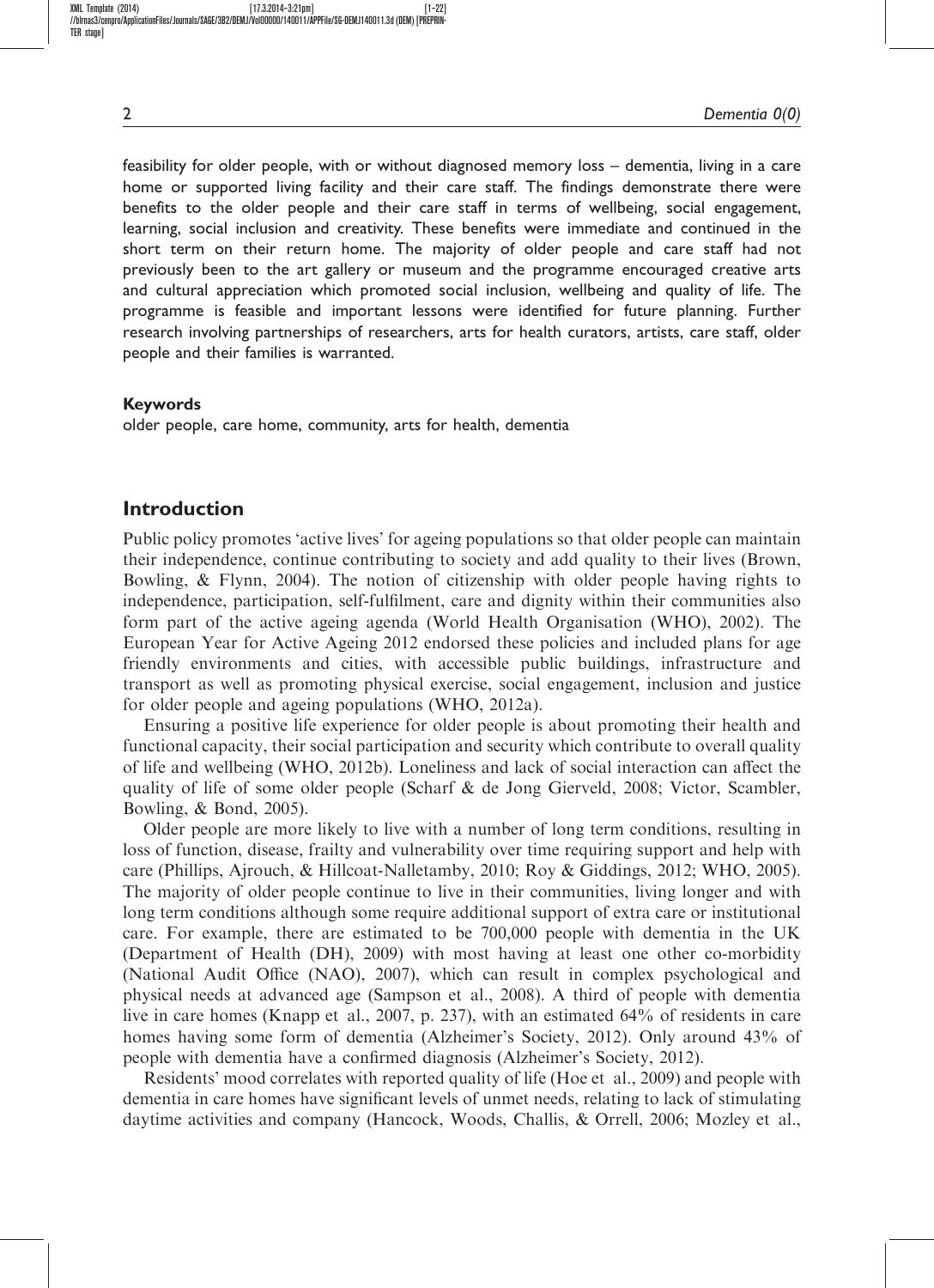$Roe$  et al.  $\overline{3}$ 

2004). Physical and safety needs of residents may be met but not necessarily their social needs with higher levels of depression and inactivity prevalent (Abrams, Teresi, & Butin, 1992; Mozley et al., 2004). Arts and creative activities form part of social engagement/ involvement and social prescription for health, wellbeing and quality of life within communities. Some care homes but certainly not all offer a range of purposeful activities with anecdotal evidence of benefit, often by staff (Moos & Bjorn, 2006) and are potential measures of care home quality (Mozley et al., 2004). Arts and creative activities have the potential to improve health, wellbeing and quality of life for older people in care homes and address inequalities within this vulnerable population (Belfiore, 2002; O'Neill, 2010; Staricoff, 2004).

The past 10 years has seen a development in the arts for health agenda, recognised by Arts Council England (2007a,b) and the Royal Society for Public Health with international conferences, museum and gallery in-reach and out-reach initiatives, art installations in hospitals and singing projects (Belfiore & Bennett, 2008; Bungay, Clift, & Skingley, 2010; Chatterjee, Vreeland, & Noble, 2009; Froggett & Little, 2008; Froggett, Farrier, & Poursanidou, 2011; Health & Culture, 2011; O'Neill, 2010; O'Shea & Leime, 2012; Rosenberg, 2009; Rosenberg, Parsa, Humble, & McGee, 2009; Royal Society for Public Health, 2012; Stickley, 2012; White, 2009). Historically there has not been an evidence base for identifying the benefits of cultural arts for health initiatives with most focus being on the content and delivery of arts activities or therapies (Camic & Chaterjee, 2013; O'Neill, 2010; Staricoff, 2004). However, there is an emerging body of knowledge which is seeking to establish the impact and benefits of culturally based arts for health projects on wellbeing and quality of life as part of social capital, engagement, justice and public health (Clift, 2012; Rosenberg, 2009; Rosenberg et al., 2009; Staricoff, 2004).

Three Cochrane systematic reviews specifically relate to therapy and people with dementia (Vink, Bruinsma, & Scholten, 2011; Woods, Spector, Jones, Orrell, & Davies, 2009; Woods, Aguiire, Spector, & Orrell, 2012). Ten trials not specific to care homes on music therapy (7 actively involving participants individually or group) concluded research was promising, could diminish behavioural and cognitive problems and improve social and emotional function (Vink et al., 2011). Reminiscence therapy for older residents in care homes located five trials, with activities in groups or individually by qualified health professionals found some evidence to suggest effective in improving mood with effects not well understood (Woods et al., 2009). The third review was also delivered by trained health professionals using cognitive stimulation, positive reality orientation to improve cognitive functioning in people with dementia and concluded consistent evidence of benefit (Woods et al., 2012). These systematic reviews were targeted as therapy by trained staff as treatments for dementia. A further systematic review on life story institutional care of people with dementia located 28 intervention studies that used quantitative and/or qualitative evaluations. The study designs were not specified and overall effectiveness could not be synthesised due to the disparities of designs, methods and data (Moos & Bjorn, 2006). These reviews and trials were specific therapy targeted at people with dementia and tended to be of low quality without evidence of cost effectiveness. Two further systematic reviews looked specifically at cognitive leisure activities or physical leisure activities in preventing dementia in community populations (Stern & Konno, 2009; Stern & Mumm, 2010). Physical activities appeared beneficial. The arts and health activities are broader creative enterprises not intended as therapy but may be therapeutic (Stickley, 2012). They include performing and creative arts and humanities activities, such as music, singing, dance,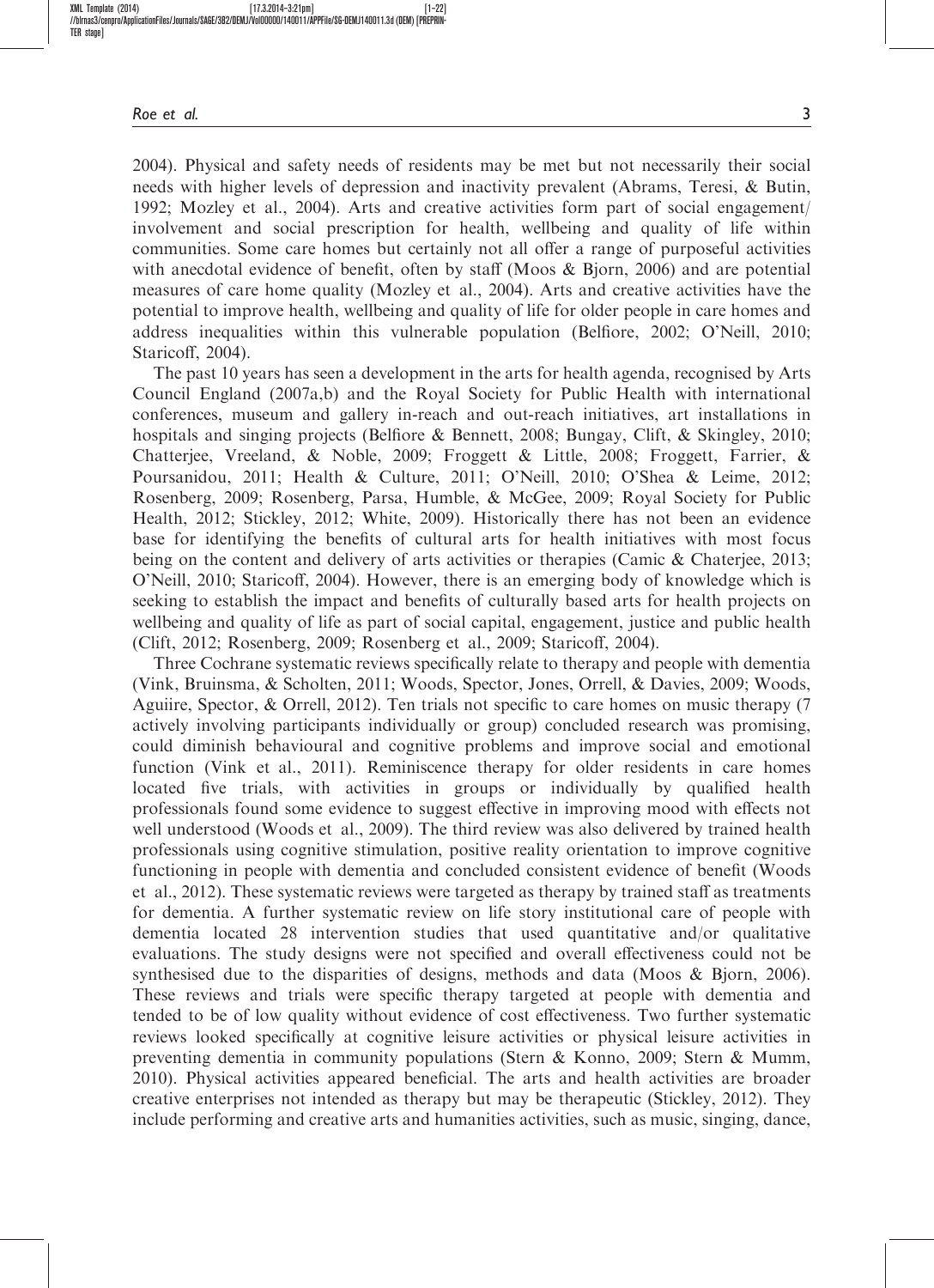XML Template (2014) [17.3.2014–3:21pm] [1–22] //blrnas3/cenpro/ApplicationFiles/Journals/SAGE/3B2/DEMJ/Vol00000/140011/APPFile/SG-DEMJ140011.3d (DEM) [PREPRIN-TER stane]

reading and poetry groups, creative writing, life story narrative/reminiscence work, painting, collage, pottery, sewing, knitting, woodwork or gardening. A strong evidence base to inform such creative arts activities is lacking, although they feature in arts for health initiatives and programmes. Rigorous evaluation and research evidence is required to support their continuing development (Cameron, Crane, Ings, & Taylor, 2013; Camic & Chaterjee, 2013; Clift, 2012).

Older people in care homes are more likely to have restricted activities of living, impaired mobility, incontinence and depression (Knapp et al., 2007; Mozley et al., 2004; Netten, Darton, & Williams, 2005, p. 209). All of which can impair health, wellbeing and quality of life adding to their vulnerability and health inequalities. Meaningful activities, social contact and engagement are potential measures of quality care for older people in care homes (Mozley et al., 2004). Arts based activities and interventions have the potential to improve health, wellbeing and quality of life of these populations, address inequalities and social justice.

This paper reports an evaluation of an art for health programme by Whitworth Art Gallery and Manchester Museum, University of Manchester from June 2012 to November 2012. It comprised six sessions of supported and facilitated visits (involving 4 staff; arts for health programme manager, community out-reach curator, 2 from gallery visitor services and 2 artists) for older residents and carers from a local care home and supported living establishment. Residents attended with their project worker or activities co-ordinator and care staff for a 2 h guided, informative tour with creative activities and refreshments (see Figure 1 for summary details). It formed part of usual care and activities, although novel. The programme was part of the emerging work of the gallery and museum (in-reach and out-reach) with the community to promote access to their collections, share knowledge and learning, social engagement and participation in cultural and creative arts activities.

## **Methods**

#### Aims

To identify the benefits and potential impact of an arts for health programme on the wellbeing of older people from supported living and care home populations.

To evaluate the feasibility of an arts for health programme for older people in supported living and care home in the community.

#### Design

Evaluation research using non-participant observation and semi structured group interview. The evaluation was independent of the arts for health programme and took place in parallel, June 2012–December 2012.

#### **Participants**

Participants comprised self selecting residents from a supported living facility and care home  $(n = 17; 8$  and 9, respectively), their care staff and one relative  $(n = 11)$ . Staff from the museum and gallery who delivered the programme  $(n = 4)$  participated in the final evaluation group interview along with the supported living project worker, supplemented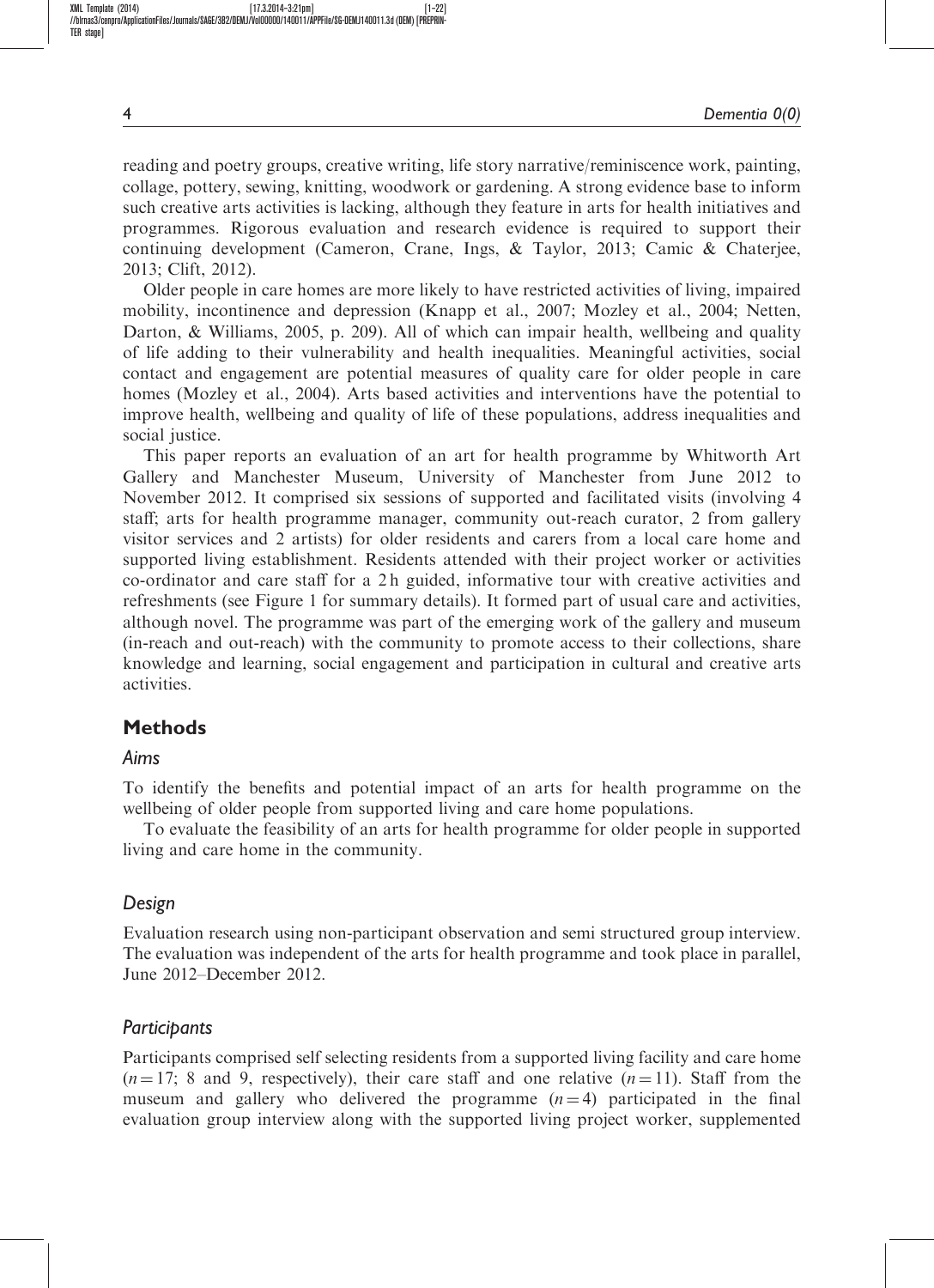# **COFFEE, CAKE AND CULTURE** The Manchester Museum and Whitworth Art Gallery run a monthly programme for elderly people in supported housing or care homes, individuals with dementia and their family members or care partners. Coffee, Cake and Culture provides a forum for dialogue through looking at museum objects and art. There are opportunities to handle objects and make art. Specially trained Museum educators highlight themes, artists, and exhibitions during an interactive program in the Museum's galleries and classrooms. **1. Fri 22 June 10.30am –12pm and 2-3.30pm at the Manchester Museum THE MANCHESTER GALLERY** In a tour around the Manchester Gallery find out what is the link between a red deer antler, a box of beetles and Smithfield Market. Manchester has a fascinating history and the gallery uses objects to explore the relationship between the Museum and the city's history. Followed by presentation from a curator, handling and looking at objects and artefacts from the collection and discussion. Sharing of knowledge and information. **2. Fri 6 July 10.30am –12pm and 2-3.30pm at the Whitworth WE FACE FORWARD** Embrace all that you don't know about the art, culture and creativity of West African artists today. An indoor forest populated by wooden figures, suspended sculptures, African totems and multi-coloured diamonds, spilling out into the neighbouring park. Sharing of postcards and promotional handouts from past, current and future exhibitions and handling of rope and textiles. **3. Fri 24 August 10.30am –12pm and 2-3.30pm at Manchester Museum LIVING WORLDS Gallery** Living Worlds explores the connections between all living things, including us, and shows how we can all shape the future by the choices we make. Then work interactively as a group to make up a story based on animal exhibits from the Museum's collection. **4. Fri 7 September 10.30am –12pm and 2-3.30pm at the Whitworth WE FACE FORWARD** A visit to our gallery and see the wonderful works of art, collage and collections from West Africa. We invite you to share your thoughts and make a collage with an artist that reflects your story or interests. **5. Fri 12 October 10.30am –12pm and 2-3.30pm at the Museum TOUR OF THE VIVARIUM** Enjoy a tour of the Museum's vivarium with an opportunity to meet the live animals and find out about the museums ongoing conservation work. **6. Fri 2 November 10.30am –12pm and 2-3.30pm at the Whitworth. HOCKNEY TO HOGARTH; A RAKES PROGRESS** The art of visual story telling. Meet artist and printmaker and make a print of your very own.

Figure 1. Coffee, Cake & Culture arts for Health programme sessions and content guide.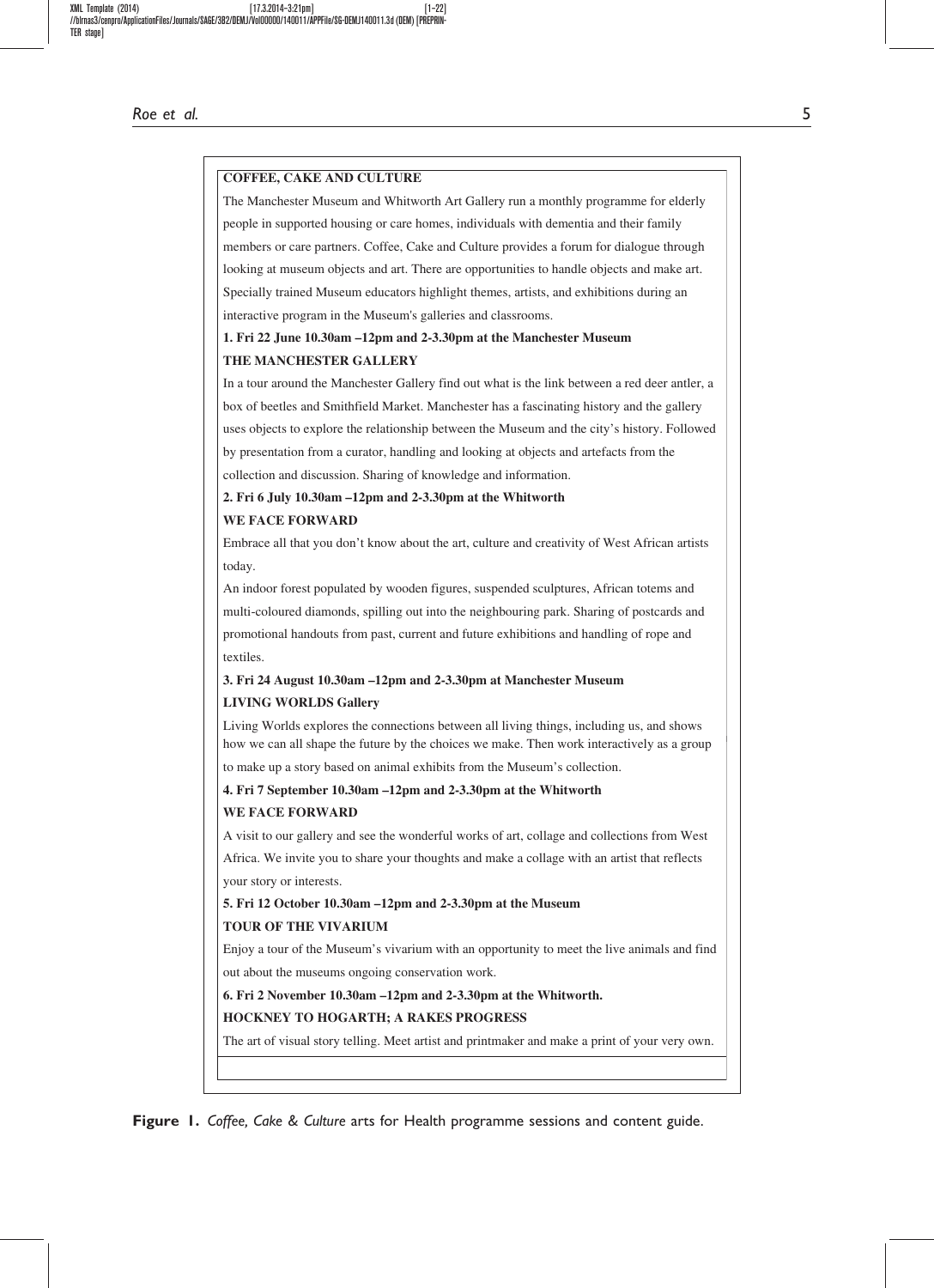by written comments from an artist and activities co-ordinator of the care home  $(n = 7)$ . Participants from the supported living facility and care home were convenience samples who chose to attend the arts for health sessions.

## Data collection

Non-participant observation was undertaken and field notes were recorded during and following each session by one member of the research team. Sessions were held once a month during the six months of the programme. Care home participants attended the morning session and supported living participants who attended a duplicate session in the afternoon. Spradley's framework of nine dimensions of observation was used to collect and summarise the observation data and field notes (Spradley, 1980). The dimensions comprise; space, objects, acts, activity, event, time, actors, goals and feelings. Field notes recorded interactions and dynamics of the group activities and events that took place. Data were collected for 11 of the sessions and all the planned visits and activities for both the gallery and museum were included. One session was rearranged as the care home residents were unable to attend on that particular day.

A month after the final session of the programme a group interview was conducted with gallery and museum staff and the supported living project worker. The group interview took the form of discussion, lasted about 1 h and was digitally recorded (with agreement). The interview guide included questions to elicit information on their overall impression of the programme and individual aspects (see Figure 2). These data were supplemented by written information from one of the participating artists and the care home activities co-ordinator who were unable to attend.

#### Ethical considerations

Ethics approval was obtained from the Faculty Research Ethics Committee. Project information sheets and informed consent forms were given to the residents by their lead staff – project worker and activities co-ordinator. Residents or their proxy gave informed consent/assent. No personal information or data were collected regarding residents and their identities were anonymous. Process consent was also used for each session by the respective lead staff with their residents.

## Data management and analysis

Field notes were typed up following each session and a summary of each of session was made using the nine dimensions of Spradley's framework (1980). Content analysis was performed independently by two members of the research team reading individual sessions and across all the sessions using a constant comparison approach to identify key points related to the benefits and impacts of the sessions and feasibility of the programme. Where data from the dimensions overlapped these dimensions have been grouped and reported together. Data from the group interview and written notes were transcribed and content analysed according to each of the key questions (Figure 2). These data were also analysed independently by two members of the research team.

To assure the rigour and trustworthiness of the analysis, data were analysed independently by two members of the team who then discussed each of the themes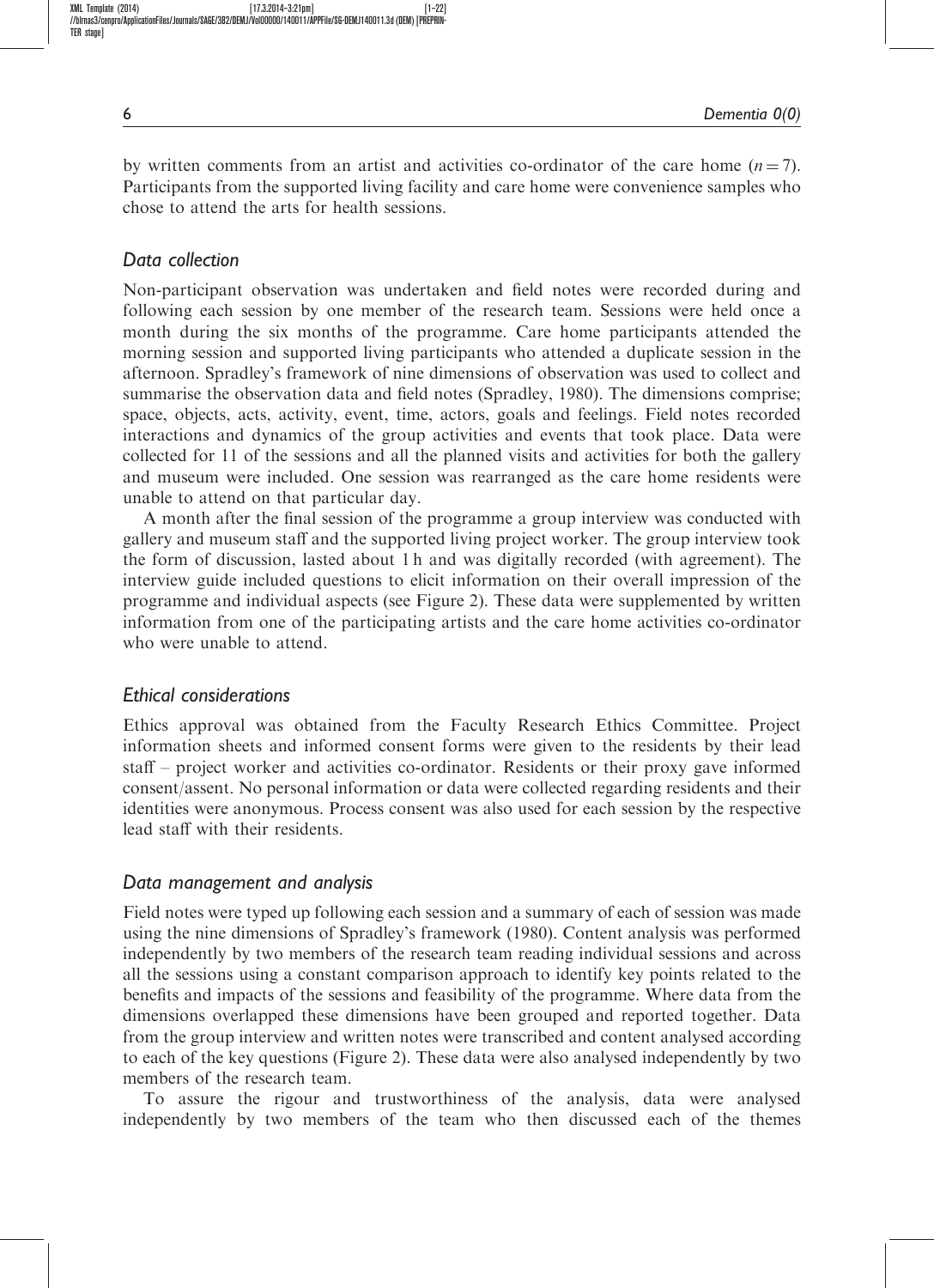Roe et al. 2008 and 2008 and 2008 and 2008 and 2008 and 2008 and 2008 and 2008 and 2008 and 2008 and 2008 and 2008 and 2008 and 2008 and 2008 and 2008 and 2008 and 2008 and 2008 and 2008 and 2008 and 2008 and 2008 and 2008

1. Overall impressions, 2. What worked best ? In terms of; transport, organisation, individuals' roles, sessions (generally, specifically – aims/objectives), creative activities, social activities, benefits (residents, care staff, organisations – home/gallery/museum), resources. 3. What did not work so well? In terms of; transport, organisation, individuals' roles, sessions (generally, specifically – aims/objectives), creative activities, social activities, benefits (residents, care staff, organisations – home/gallery/museum), resources. 4. What would you change, do differently – how and why ? 5. What would you keep – which and why? 6. In terms of impact – benefit, Were there any in relation to health and wellbeing for residents? Care staff? Health and wellbeing? or just wellbeing ? How was this noticeable? 7. Were there any negative consequences to health or wellbeing for residents or staff attributable to their participating? If so, what were they? 8. Overall, what were the residents', care staff views of the programme – good, bad or indifferent? 9. From each of your perspectives, would you do this again, the same or different? In reach vs. outreach? Would other older people who could not attend the gallery/museum have benefited? Thank you, is there anything we have missed that you would like to add?

Figure 2. Indicative questions and prompts for final group interview with staff.

identified and consensus reached by agreement. Findings from the observations and group interview were compared to establish overall consistency and data saturation. There was agreement between the findings from the observation and interview data.

## Findings

### Session and participants

All six sessions of the programme went as planned, except for one session (4), which was altered as the gallery picture store was not accessible (Figure 1). Eleven sessions were observed due to one session being cancelled by the care home and rearranged for another date. A total of 17 residents (8 care home and 9 supported living), 10 care staff and one relative attended the sessions. Four residents from the care home attended regularly along with their activity co-ordinator as did three residents from the supported living with their project worker. Only one other member of the care staff attended on one occasion while four care staff from the supported living regularly attended and they had the highest staff to resident ratio of 1:1. The staff to resident ratio for the care home was 1:5. Four staff from the gallery or museum regularly attended and delivered the programme supported by two artists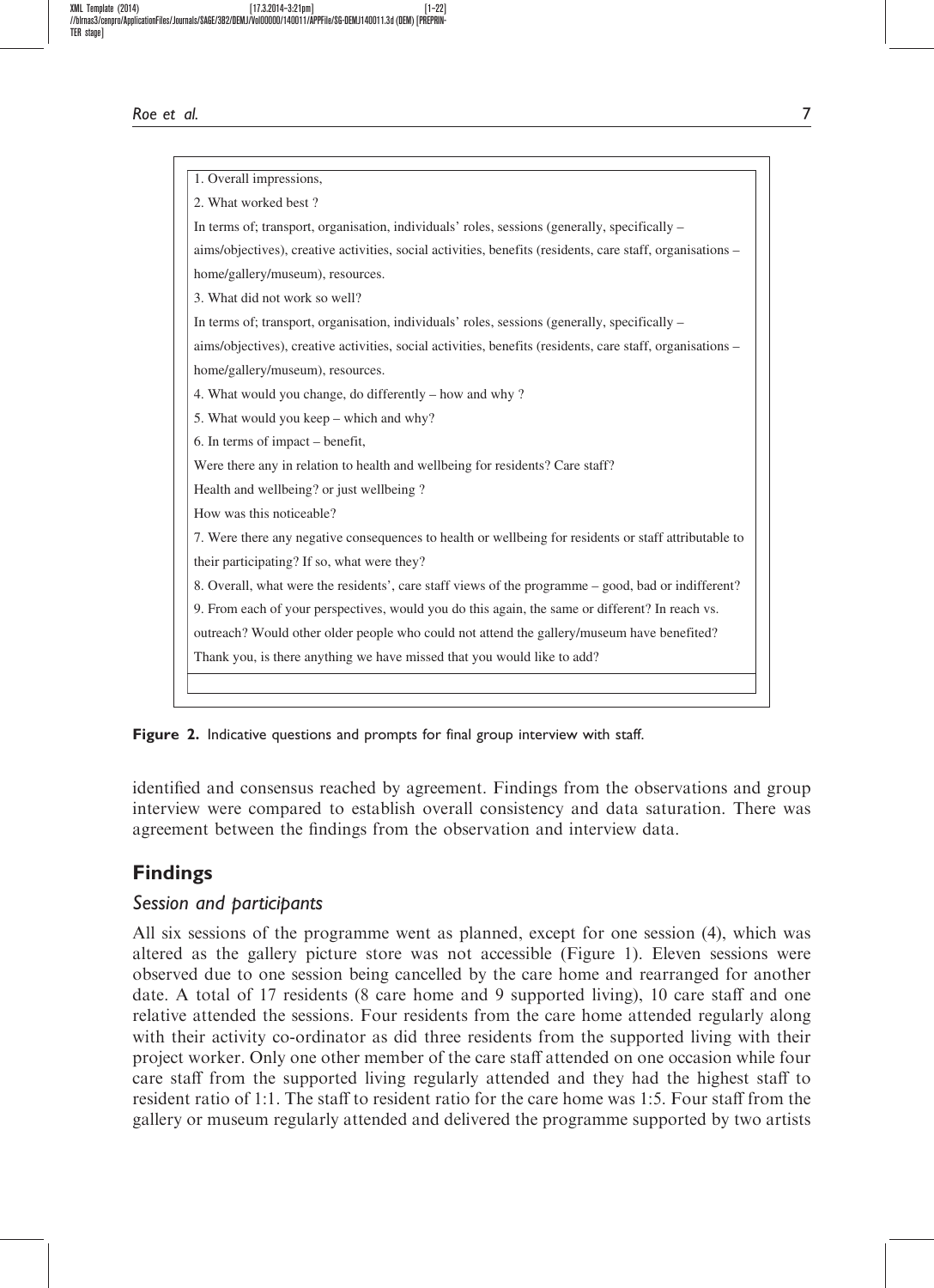on separate sessions. Biographical information on visitors (residents and care staff) was not collected as they were considered members of the public attending the gallery or museum. First names were known to all visitors and staff and they were hand written on name badges that everyone wore to aid conversation. There was an even split between men and women residents attending from the care home while those for the supported living tended to be women with one man attending four sessions. Their ages ranged from 75 to 92 years (care home 76–92 years; supported living 75–88 years). At least two people from the care home and three from the supported living were in wheelchairs with others requiring the use of sticks, walking frames or staff assistance with walking. Half wore glasses, with one woman hard of hearing but not always wearing her hearing aid. Portable collapsible chairs were used, provided by the gallery and museum.

## Impacts of arts for health programme and sessions

Acts and actors. Each session comprised a performance of acts and actors. The acts were I arrival, meet and welcome (at 25 min); II informative introduction to exhibition and collection (at 45 min); III refreshments, social interaction and creative activity (60 min) and finally IV depart and farewell (at 20 min). Acts II and III varied at each session depending on their content, exhibition, collection items and creative activity. Each act was of equal importance. Not all visitors (residents and care staff) had been to the gallery or museum before and they were unfamiliar environments. The gallery/museum facilitator staff being present to meet the visitors on arrival was agreed as important to welcome them and put them at ease, as was having the buildings accessible for people in wheelchairs or using walkers. On one occasion the disabled access had not been opened and visitors had to wait outside tin the rain for it to be unlocked (session 3). On another occasion visitors were dropped quite a distance away from the museum and had further to walk and negotiate access to the building (session 4). On departure, a taxi driver refused a visitor in a wheelchair passenger access and they had to be assisted out of the wheelchair into the cab. The apparent lack of regard or empathy by the taxi driver was a source of incredulity and anxiety for the facilitator staff (session 6). These events highlight the importance of adequate planning for each act to ensure visits run smoothly to plan, with sufficient time allowed for access, departure and moving within the gallery/museum environment.

The actors comprised: visitors (older people residents and care staff), facilitators (gallery/ museum staff and artists) and observer (research team). The supported living had a high staff to resident ratio while visitors from the care home regularly had the lowest staff to resident ratio. The latter were supplemented by gallery/museum staff, and was vital to support, interaction and creative activities undertaken by each group. There were a few visitors from the care home and supported living who regularly attended the sessions/all of the sessions along with a few key staff. Residents were unable to attend subsequent sessions due to ill health, hospitalisation or having appointments with service providers they needed to keep. A care staff commented they encouraged other residents and staff to attend each of the sessions so they could all get some benefit although some of the older residents who were 'regulars' insisted on attending all visits (session 3). Some care staff had not been to galleries or museums before and these visits had inspired them to bring their grandchildren in the future.

The needs of visitors were apparent in terms of their mobility, use of wheelchairs, walking aids and assistance required; their vision (use of glasses), their hearing and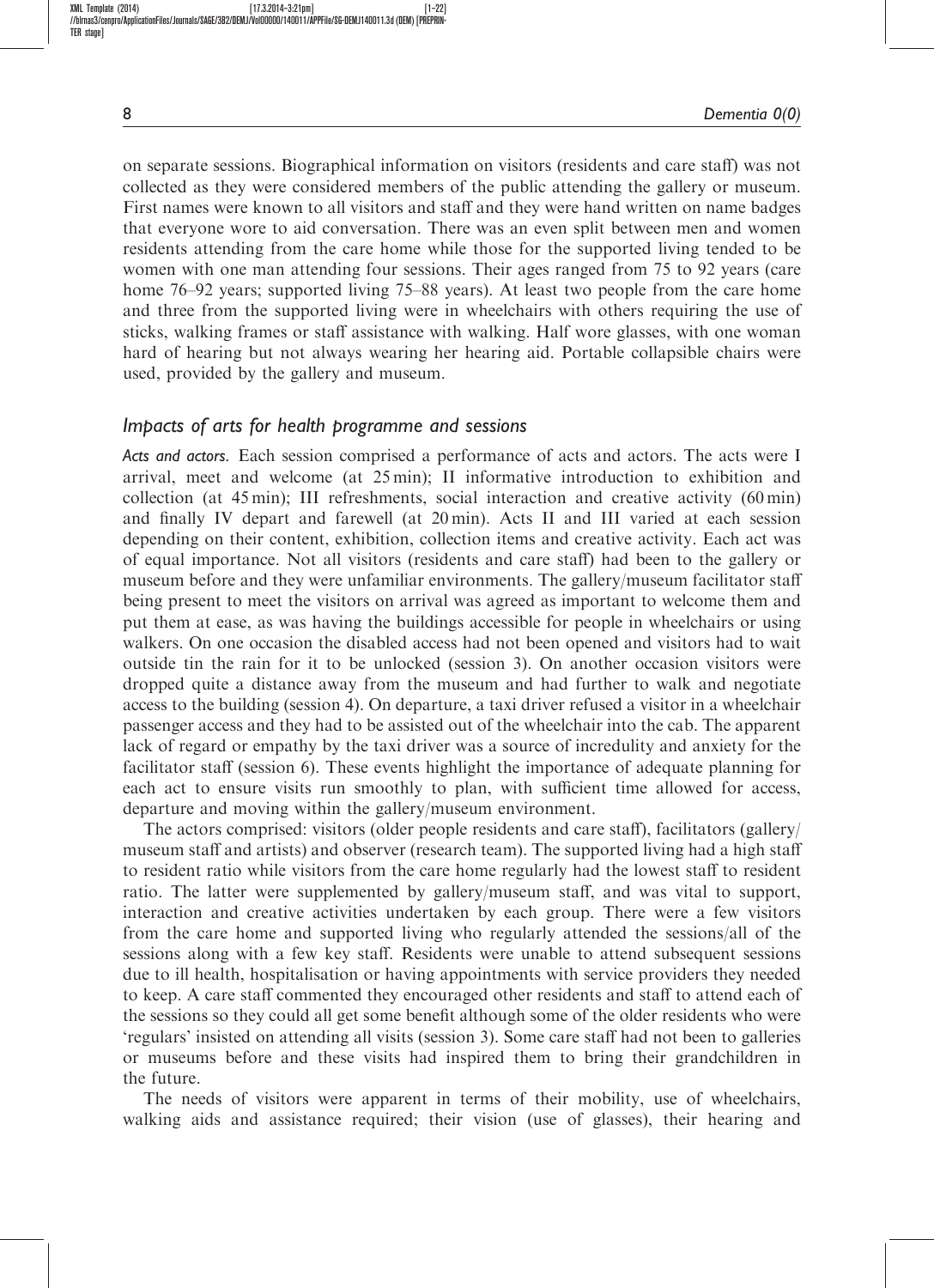memory. Having sufficient staff to support visitors moving around the building, answering questions, responding to their needs, their interests and working with them on creative activities should not be underestimated. It was agreed the main skill for facilitators was the ability to communicate effectively; having a high staff/participant ratio vital, being prepared as well as flexible to allow for changing and differing group dynamics and individual needs also required. Care staff stated they thought the information was pitched right; 'not too high brow or dumbed down' and was facilitated by pre-planning the programme and sessions between gallery/museum staff and care home/supported living staff.

The facilitators needed to engage participants with collections and activities, share knowledge, present information, facilitate discussion, social interaction and engagement, answer questions as well as lead and support the planned creative activities. Two key observations noted that 'communication was respectful ... unrushed and with dignity' (session 4). This level of respect was also evident in the following event;

'Later on A told me that D walked a while then asked if she could go to the toilet. She may have been too embarrassed to ask in front of the group. A (gallery staff member) thought, 'I cannot help her there' so brought her back to a care home staff member who went with her (session 4).

Space and time. The gallery and museum are public spaces, with the museum designed and built during the Victorian era and the gallery updated in the 1950s/60s with a more open plan design. Neither building was designed for older or younger visitors requiring use of wheelchairs, prams or pushchairs. Disabled access to the museum was not ideal, nor lifts or toilet facilities in either the gallery or museum. Both environments were in the middle of major refurbishment and access within their spaces to exhibition areas and quiet rooms was challenging. Time was required to negotiate, moving between different areas and staff support was essential. Two and a half hours were allocated for each of the sessions to allow time for each of the Acts with sessions generally keeping to time. During some of Act II presentations the noise levels from children visiting were high making hearing difficult and could vary, afternoons and school holidays in particular. While gallery/museum staff viewed this as a challenge to their presentations and planned sessions care home staff suggested their residents being engaged in everyday activities along with other visitors was positive and 'normal' experience and countered their usual days in their homes which could be quite isolated. So too, the journeys and rides in the taxis which prompted memories and interest. It was noted that exhibits and activities did encourage visitors' engagement with their personal and shared history. The programme prompted them to discuss their history and shared experiences as well as learning new information, participating in creative activities, making art works they could take home with them.

Goals, events, objects and activities. The overall aim or goal of the programme was to promote wellbeing for older people living in residential care in the community through cultural and creative arts activities by engaging with gallery/museum exhibitions and collections. All staff agreed the aims and objectives of sessions and overall goal of the programme were met. Care home staff stated;

'The sessions were beneficial and well structured, and the residents appreciated the human connection and social encounters more than the art and museum.'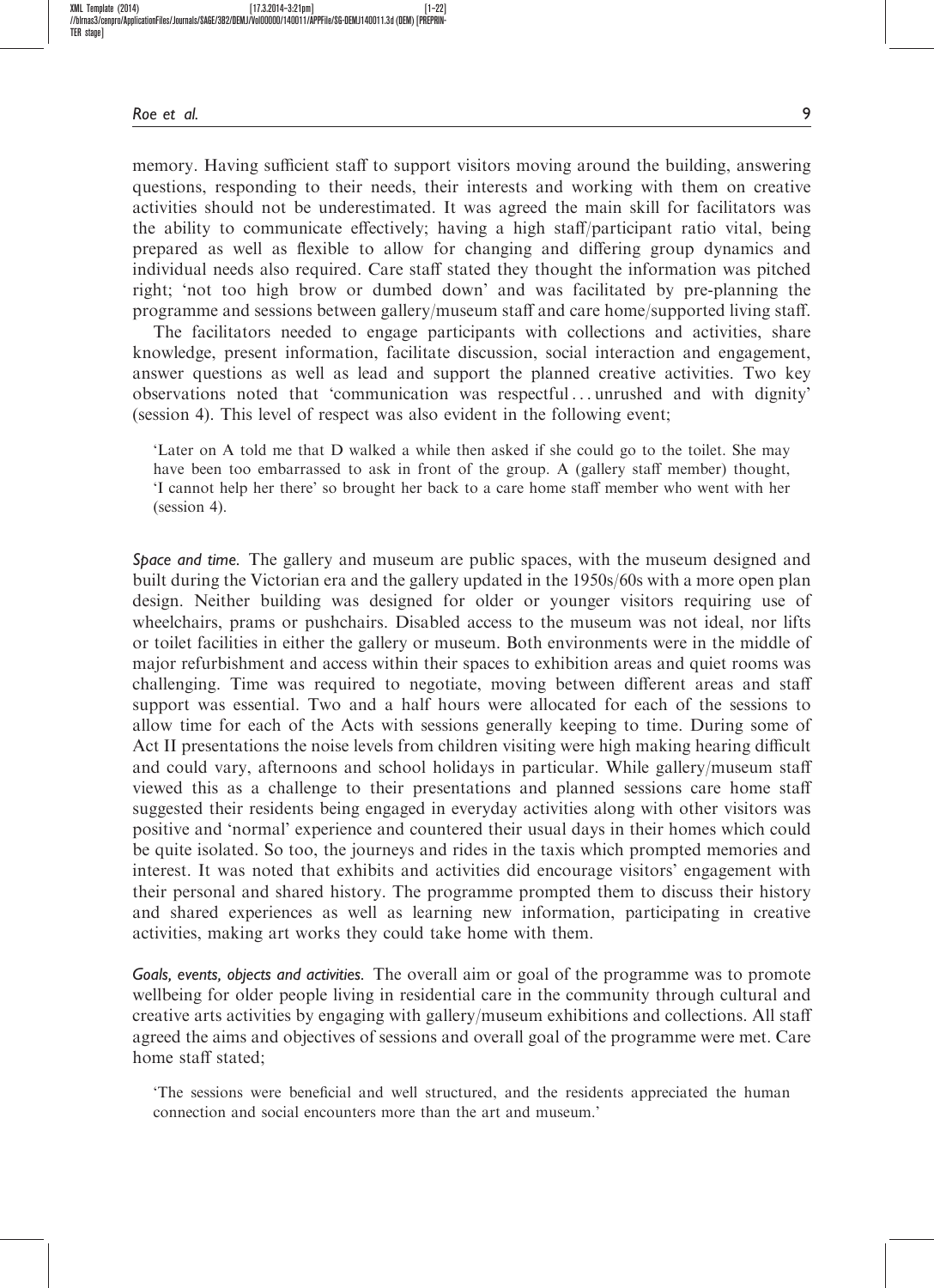The interactive encounters brought the best responses, holding a snake, a frog, etc. in the vivarium. A member of the gallery staff said;

'What really stands out for me was the animal interaction in the vivarium was amazing to see. To see their faces light up and their connection with something they never get to see in everyday life and to be able to hold and a touch a chameleon.'

It was also stated being able to create their art work was a source of pride. This was echoed by the print maker artist who stated that;

'The process of print making is a recall tool. It can assist in the activity of recalling and remembering drawing and is an aid to memory. People are positively surprised by their hidden talents. Many have not drawn for many years and it takes them back to earlier times, usually school days, focusing on memories of activities, places and people. ''I haven't drawn since school" is a common utterance.'

This was also evident in the session when they recalled Belle Vue Zoo based initially on a key exhibit of the elephant. An artist also commented;

'The visitors relax through the creative process, have informal conversations and draw on memories triggered by the exhibits and creative activities. The creative process can be a bonding process.'

It was noted that the sessions involved visitors using their senses. The sessions were based on Anne Davies Basting's (2009) work encouraging the exploration of creative capacity as opposed to memory or recall of factual information to encourage positive feelings. Social engagement, creative activities, learning about the collections and history using movement, dance, imagination, touch, visual, audio and taste required use of senses. The print making session was popular as it was technical and creative. Care staff said:

'They still have them (prints) up in their rooms. The artists were very skilled communicators to inspire the visitors to be creative and hands on.' She went on to say 'they are nice people and the residents enjoy themselves. It is social and they are able to chat.'

Individual goals were also allocated to each session. For example, session 3 at the museum, the goal of the event was to encourage:

'visitors to enjoy the exhibition and exhibits, gain knowledge and understanding of how nature inspires us. Also, to enjoy being creative and making up a story together as a group that they are able to keep and read again.' (museum staff)

The programme included three sessions in the museum and three in the gallery (see Figure 1). Each session was discrete and so visitors could get something from attending just one session or the whole programme. A few residents attended all six sessions. The museum's Living Worlds gallery and tour of the vivarium allowed visitors to engage with a range of subjects, from the city they inhabit and combined history, to their connection with all living things and planet we collectively inhabit, to engagement with live animals. Other sessions, by comparison, engaged participants artistically and creatively with a range of activities examining artefacts from other cultures, to participating in story making, to making their own individual prints. Combined, the sessions in these two sites allowed participants to engage in activities that drew on their individual senses, memories and identities.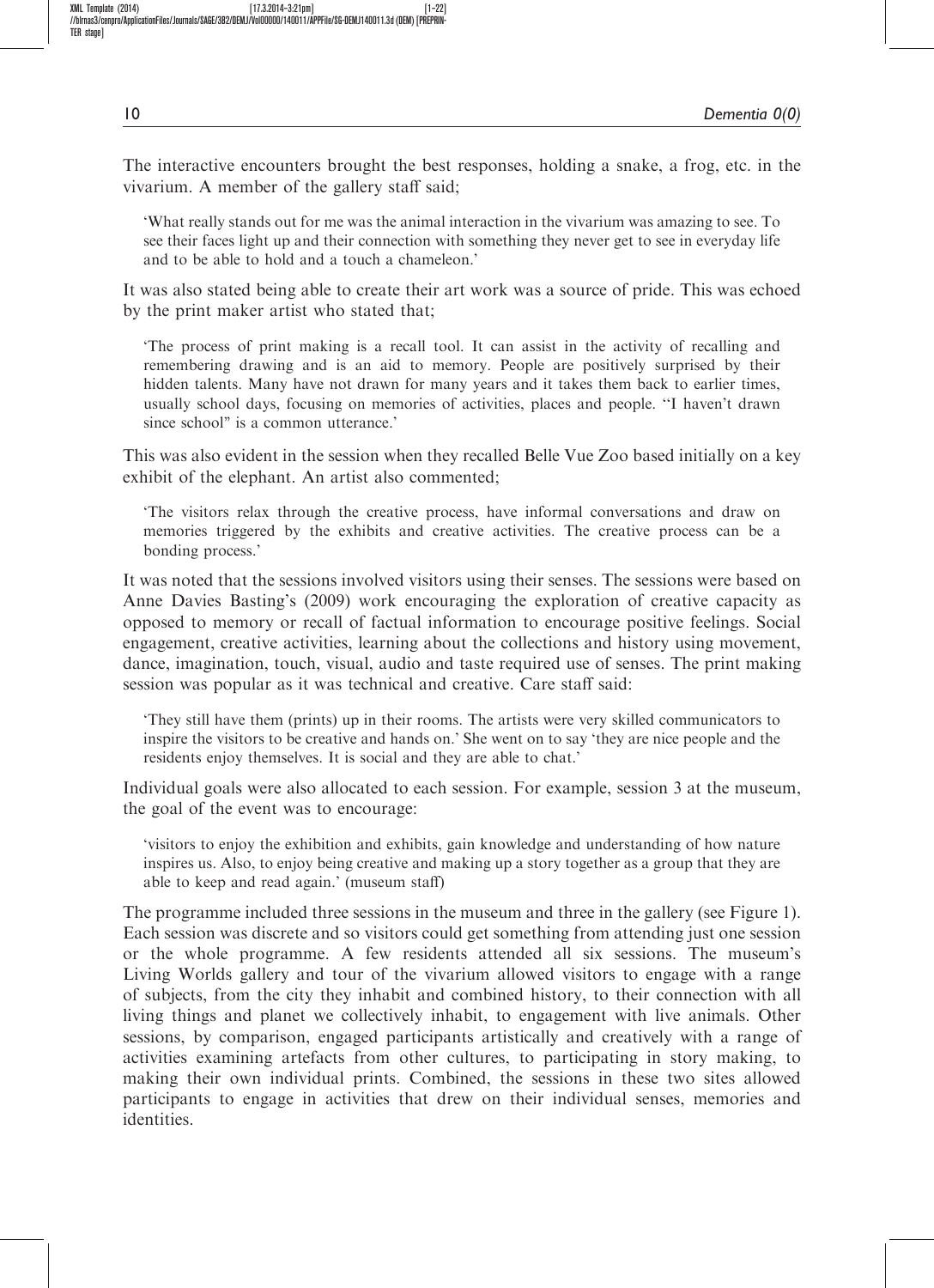The objects used in each session varied according to the activity. In session one, for example, visitors explored their communal past, examining and interacting with material from the museum collection. The visitors handled objects including boxes of insects, cotton heads in a box, a beetle and tokens from Belle Vue Zoo. This allowed participants to examine their city's cultural, social and industrial past in a way that included them in that past. In the afternoon session, for example, visitors shared stories of their memories of Belle Vue Zoo (subsequently closed), especially the ride on an elephant which they had all experienced (session 1).

Session 5 on the other hand included handling and viewing live animals, such as lizards, snakes and frogs. In this session participants said they 'enjoyed the animals'. Only one person was wary and declined touching or holding them. Visitors looked in wonderment at the animals, one joked about having one in a sandwich. Several of the participants commented on the animals being 'beautiful' and 'gorgeous'. The reaction was universally positive with one participant commenting 'you are never too old to stroke a lizard'.

Over the course of the programme various activities occurred with varying levels of engagement. Most importantly, through the diverse range of activities the participants were able engage in a variety of sensory experiences. Visitors looked at or handled a variety of objects, in particular contexts, read exhibition materials, discussed them and took home materials to read and show others. In session 3, visitors worked with a facilitator creatively to produce a story using the group's imagination stimulated by a tiger and cheetah from the museum collection. Field notes commented on the group's ability to make comparisons, recall memories and express empathy through this activity.

Feelings. For the most part visitors expressed positive feelings about their experience of the programme using words and phrases such as 'lovely' and 'very, very nice' (session 6). A visitor in session 4 said she had not enjoyed herself and would not being attending again however she did so in a later session (session 4) and attended all six sessions. On several occasions visitors vocalised enjoying the visit and looking forward to the next one. The activity co-ordinator stated, 'I speak for all at the home ... this has been the highlight of the last few months.'

Museum/gallery staff and artists 'were clear on what their roles were but they were flexible and responsive to meet the needs of visitors, in particular older people.' (gallery staff). It was noted that group dynamics differed between visits depending on who visited and what had occurred before their arrival at the gallery/museum, particularly in relation to people who have dementia.

'One visitor was quite anxious and needed reassurance and so having their own staff with them and having a high ratio of staff was good in this respect' (gallery staff).

Humour, banter, and innuendo factored in some of the sessions, as did an interest in contemporary events, such as the Diamond Jubilee and the Olympics 2012. Contemporary and historical events were contextualised highlighting participants' interest in current events as well as a sense of importance of the past.

#### Benefits, impact on wellbeing, feasibility of the sessions and programme

The ability of gallery/museum staff to be flexible and respond to older participants' needs was a recurring factor throughout the observations and group discussion. For example, the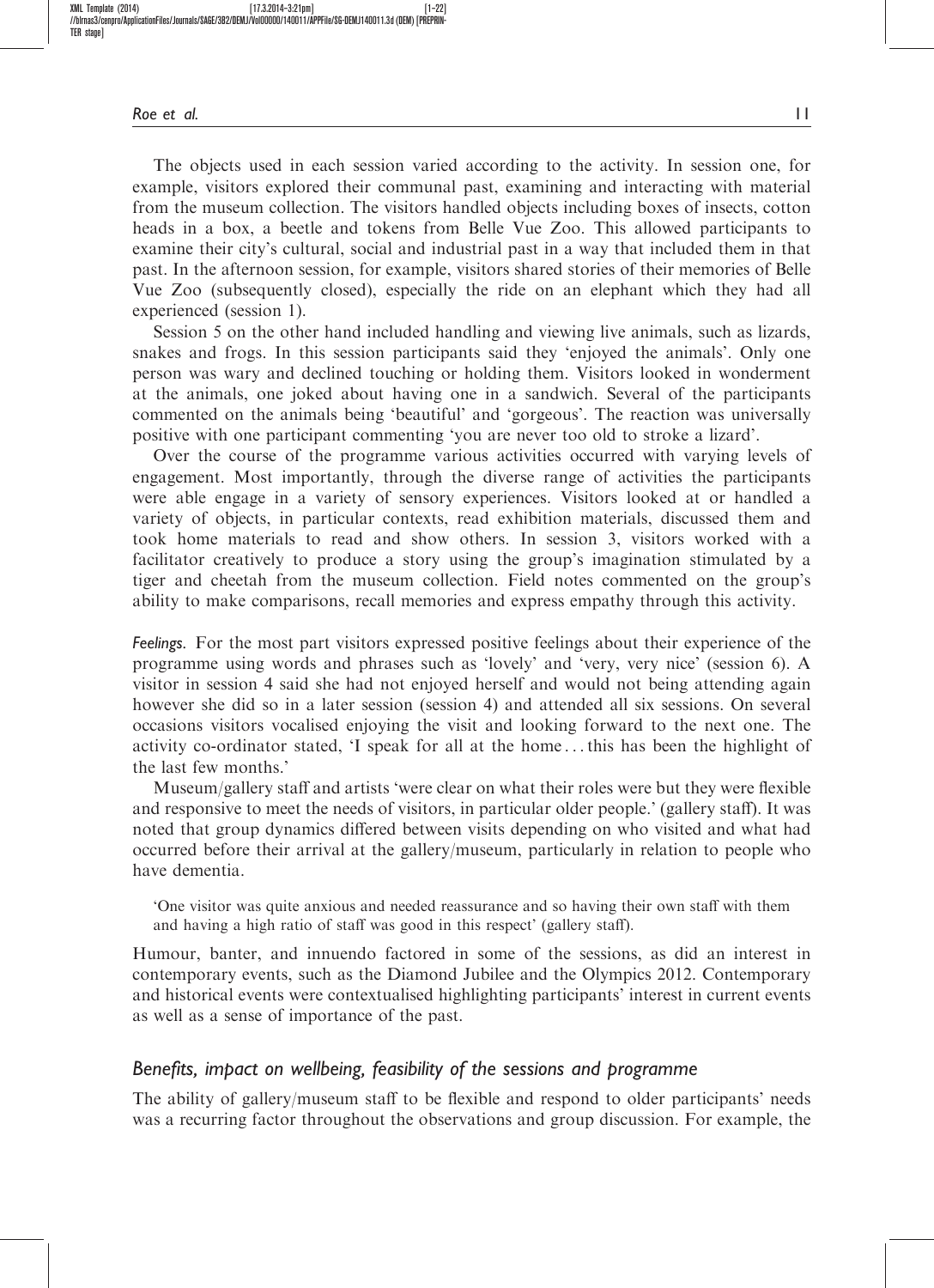physicality of these staff was acknowledged when it was noted that they knelt down to be at the same level as visitors to speak to them and maintain eye contact, while the care staff also knelt down so as to be at the same height as the visitors in wheelchairs (session 3).

In another session, the varying needs of participants became obvious when one visitor appeared disorientated and 'looked a bit bewildered at times' (session 4). It was also noted that sometimes, visitors needed reassurance that they were not on their own and that it must be disorientating being way from a familiar location. Staff noted that 'orientating people/ visitors and saying where they are going and what is happening next is so important/vital.' (gallery staff). This was evident when two visitors sought reassurance about not being left alone (session 4).

As part of the final group interview discussions took place about the overall benefits to residents, staff and the gallery/museum. Care staff said;

'They loved it, getting out and being in normal society, being in the hustle and bustle, seeing other people was good and they liked the journey in the taxi. They enjoyed the learning, all really listened and their attention increased over the weeks, as they knew what to expect. It triggered memories, one resident was able to speak French and translate for everybody. No-one knew she could speak French. They enjoyed going out. They need to go out as living in a home is isolating.'

The benefits to health and wellbeing for the residents were hard to measure, although it was noted that one visitor;

'... was really off and I was 50:50 whether to take her (on the visit). (She was) not good, confused, anxious but (we) had committed. Within half an hour of her arriving on the visit she was much better, focusing, listening – when we got back home, the staff noticed she was more perky. Before in the taxi she was anxious saying "we're going to crash", but once settled she loved it, (and asked) when are we going next?' (care staff).

Visitors retained the experiences and talked about them;

'The social values are important as orientates them and validates them as a person in the museum. They are part of a group. They would share their experiences and had different roles too, friends, visitor, creative role. The residents bonded well with each other and friendships among residents developed as had shared experiences.' (care staff).

The benefits to care staff were also identified;

'(They) were sceptical initially, a lot had not been to museums before and definitely did not think why take an 86 year old woman to a museum, but (they) now realise it is really beneficial. They use the things made as a talking point to trigger conversations and memory. It gives them things to talk about with residents and it helps them bond with the residents – builds relationships. The staff saw the residents in a different context and in a different light. Not seeing the person in a care context but in a social context, staff do not always see them in "other" environment contexts.' (project worker).

Benefits to the gallery and museum were also identified, not least the feasibility of running arts for health programmes and how they should be developed in future but also in terms of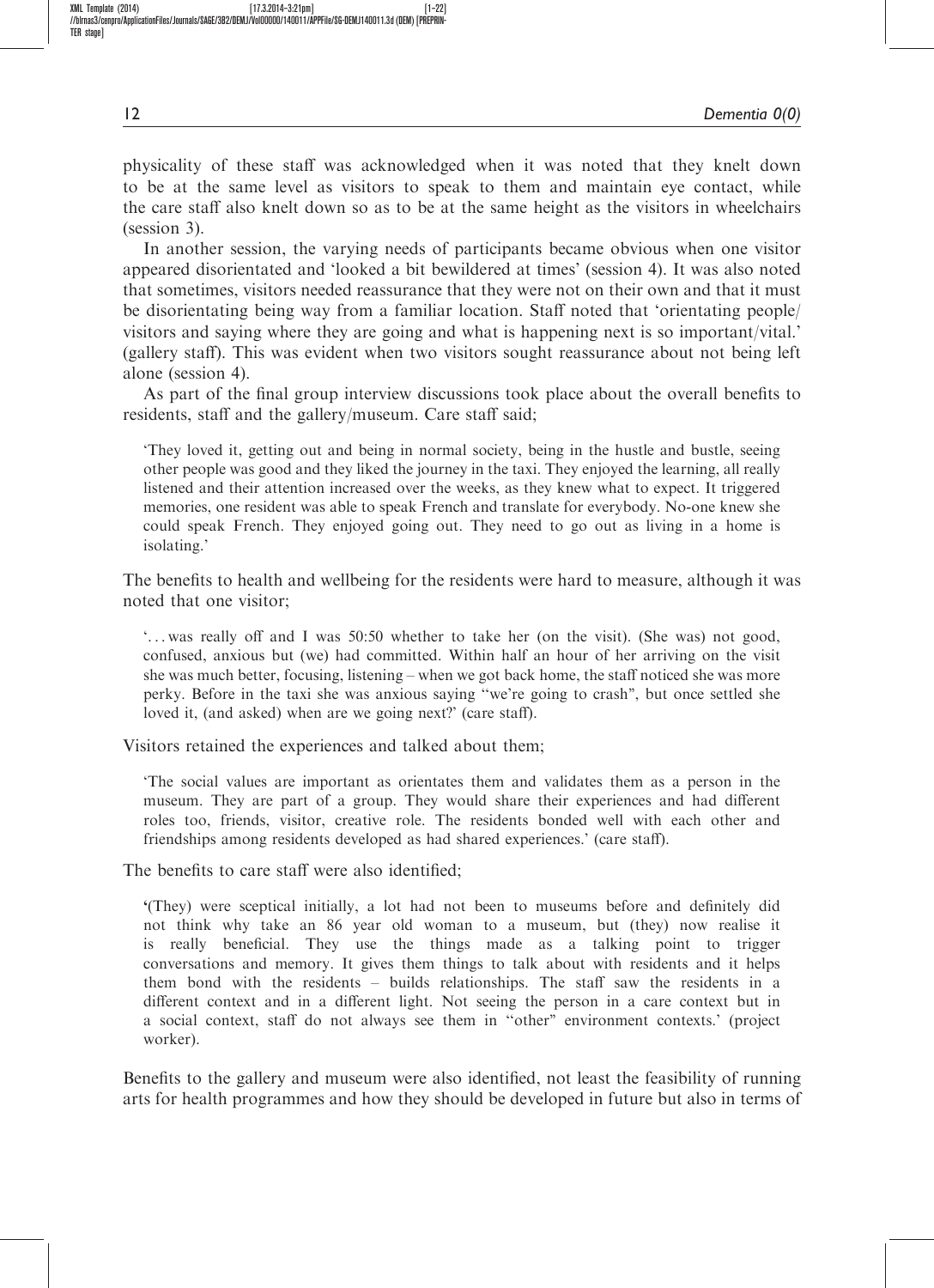their working with older people, social engagement and capital, and not making assumptions, as this quote illustrates;

'(We) learnt from the residents/visitors, for example the West Africa exhibition was very contemporary and included black artists. There were no adverse comments about the contemporary works and they were transfixed by the South gallery trees and the market stall. It reminded staff not to make assumptions about people's views. Humour was always a feature of the visits. It has given us ideas of how to run things in the future.' (gallery staff)

Feasibility of the programme, sessions and the future. The above findings indicate what worked well in the programme and individual sessions and identified benefits for visitors, staff and organisations: care homes, supported living, gallery and museum. Finally, looking at what did not work well and needed changing, the following comments and observations were made.

Gallery/museum staff said in future they would let their visitor services know the planned visitor routes so services staff could try and manage movement of people between rooms. This would help to control the space and encourage a balance between the public gallery space and quiet room.

The supported living project worker shared her anxiety before a visit wondering if a resident would settle if they had been a bit anxious beforehand, which is why a high staff: resident ratio is warranted. One participant cried/was tearful as it evoked memories of her husband who was no longer alive and she misses him. Visitors did at times need reassurance. Some visitors told frequent repetitive stories, and their care staff knew what these were. By the end of the programme so did the gallery and museum staff did too. As stated previously humour, banter, and innuendo were features as was an interest in contemporary events.

The group mentioned 'visitors liked, appeared to appreciate 'expressive touch' (compared to instrumental/care touch) and included gestures of holding a hand, touching an arm or shoulder. They thought this might be why the tactile sessions with the live animals and stroking some of the taxidermy animals were popular' (group discussion). All in the group discussion said they were committed to continuing  $-$  in one session a family member attended and she directly saw the benefit her mum was getting – 'she saw things in her she had not seen in years.' (project worker).

As previously noted transport was an important feature. Funding of transport (taxis) was agreed a consideration for the future and was available for the programme 'in house' to support in-reach into the gallery and museum. A strength of the programme was that each of the sessions were discrete and some visitors who were able and wished did attend all of the sessions while others could attend only one or a few. Consequently even visitors who attended once or a few times as acts II and III for each session were stand alone, they were able to gain knowledge, learn and engage with art and exhibits along with other members of the public also viewing the exhibitions. Six further sessions are planned, will be pre-bookable and open to a wider group of homes and supported living facilities for older people in the community. In-reach visits to the museum or gallery are feasible if people can attend but not all residents are able to. The approach proposed is to continue going to homes/residences initially (out-reach). The museum staff/community curator said: 'it is important to offer some out-reach for residents who cannot come in. Also, not all care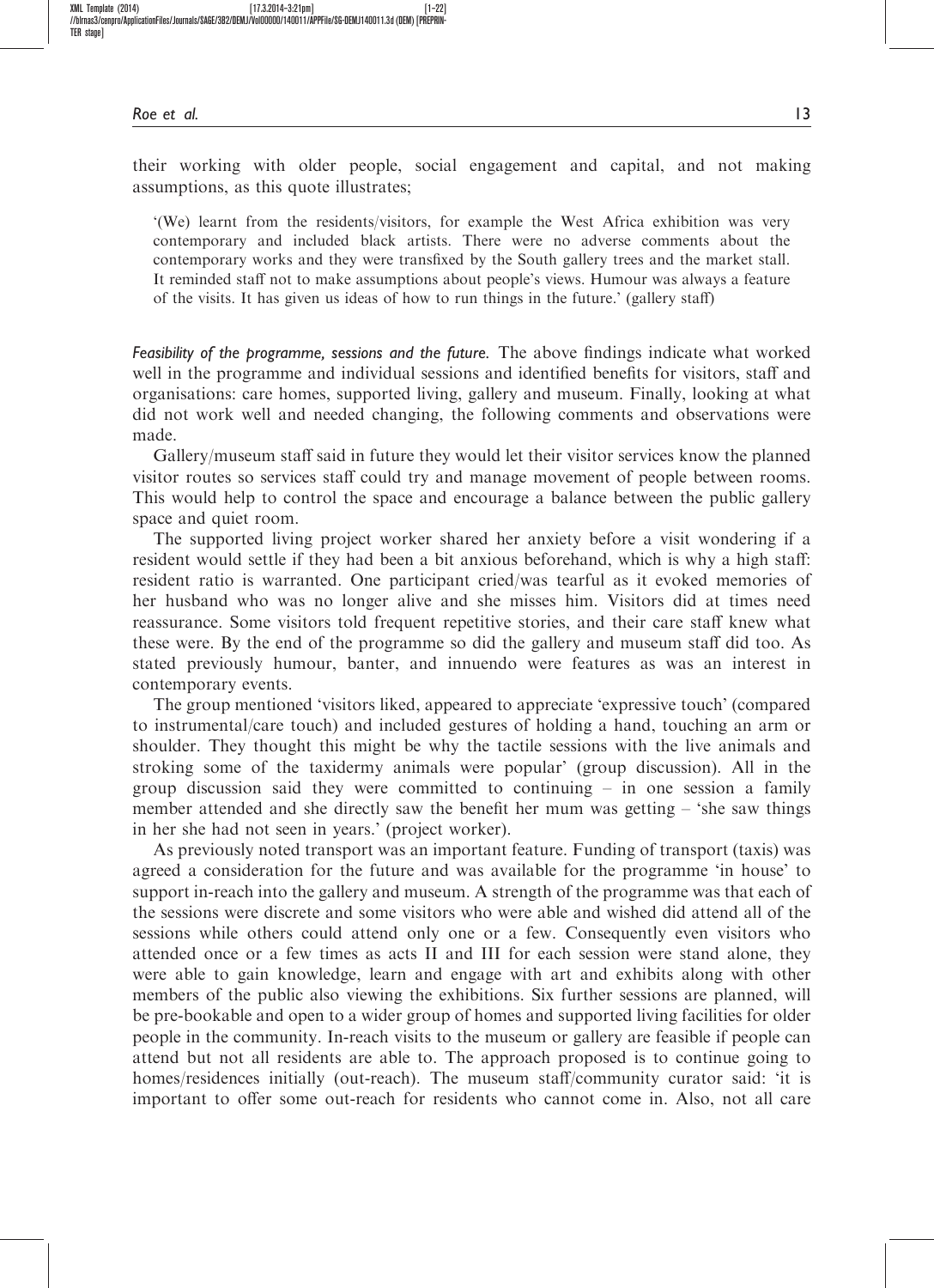homes can organise or offer to support such visits/activities. So, there needs to be a balance of in-reach and out-reach for arts for health programmes.'

## **Discussion**

Visitors comprised care staff and older people residents – most requiring use of a wheelchair, aids for mobility, vision or hearing. Care staff to resident ratio was highest for the supported living visitors and lowest for care home visitors, which was surprising as people in nursing homes tend to have greater needs and support for activities of daily living (Darton & Muncer, 2005; Netten et al., 2005). Having high level of support and 1:1 in some instances was advantageous to run the sessions and meet the needs of the visitors particularly as some had mild memory problems, although whether the older visitors had confirmed diagnoses of dementia was unknown to gallery/museum and research staff as the premise taken was that residents and care staff were attending the programme as citizens or members of the public, as such diagnostic labels were irrelevant (Rosenberg et al., 2009).

The overall aim and goals of the programme and sessions were to promote wellbeing through engaging with the collections/exhibitions, creative activities and social encounters facilitated by staff and artists. It was noted that living in a care home can be socially isolating and such trips were beneficial and enjoyable, in keeping with other studies (Cameron et al., 2013; Roberts, Camic, & Springham, 2011; Swindells et al., 2013). Benefits were not just limited to the visits but continued in terms of friendships between residents, care staff seeing older people in a new light because of social interaction and creative activity. Care staff remarked that the events and the artworks they created became a talking point with staff and family members afterwards and helped lift their mood and social engagement. Older people shared their experiences, knowledge and memories of events, places, times, which were positive and often took the form of storytelling, banter and humour. The programme focused on creativity rather than reminiscence, memory or recall, which for people with memory problems can be difficult and distressing (Bohlmeijer, Roemer, Cuijpers, & Smit, 2007). Sessions were designed around the senses; touch, vision, hearing, imagination and creativity and similar to other programmes evoked memories (Camic & Chatterjee, 2013; Chatterjee et al., 2009; MacPherson, Bird, Anderson, Davis, & Blair, 2009; Rosenberg et al., 2009). Only two residents had been to the gallery before; attending museums or galleries was not the norm for residents or care staff. This is similar to the finding of Chatterjee, Vreeland, and Noble (2009). The programme/sessions were enjoyable providing opportunities for learning, creativity and social engagement and the sharing of memories of places they lived, work they undertook and their families. The sessions allowed the residents, care staff and gallery/museum staff to come together as a group but also allowed individuals time to view or work alone, providing the best of both worlds. Studies of loneliness have found older people benefit more from being in groups than individual one to one (Scharf & de Jong Gierveld, 2008), which our study and that of Rosenberg (2009), also supports.

Accessing the buildings from taxi transport was difficult due to inclement weather and the disabled access not being open. The ageist attitude of a taxi driver was also noted. As 'an Age Friendly City' and Manchester's 'Valuing Older People' strategy (Phillipson, 2012; Valuing Older People, 2009), such occurrences should diminish. The buildings were undergoing major refurbishment and future access should improve for all visitors. High noise levels and low lighting in some spaces were a concern for gallery/museum staff but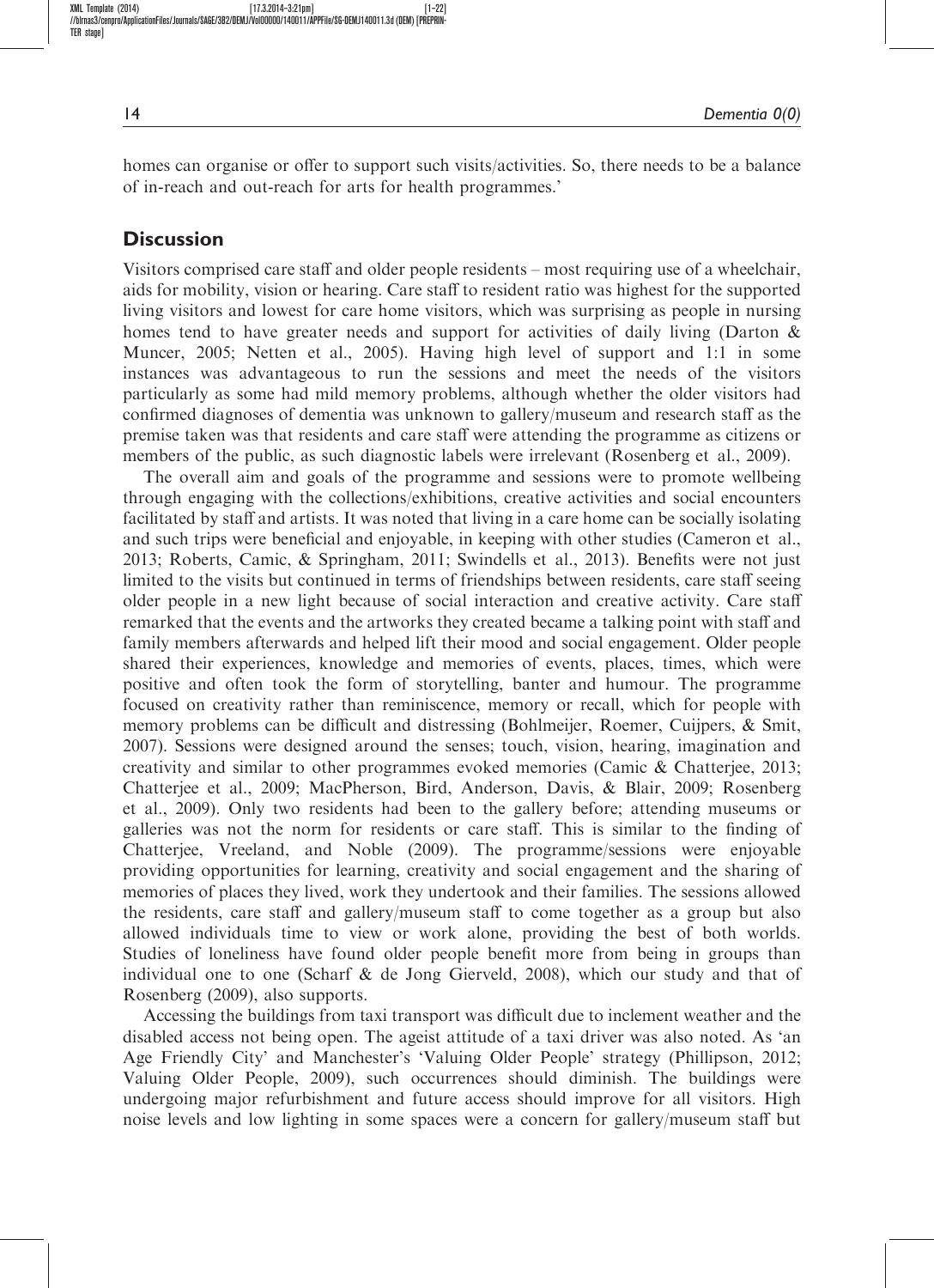care staff noted this was all part of the experience of being in the 'real world' for older people whose lives in the home could be socially isolating. Being able to mix in environments with people of all ages was considered beneficial and seen positively by care staff. Having, a separate session (act III) where creative activities took place in a quieter location was valued. Buildings, windows and green spaces have long been known to effect health, wellbeing and recovery (Gesler, Bell, Curtis, Hubbard, & Frances, 2004; Ulrich, 1984). It was also noted that if visitor services were aware of future visits they could manage the flow of people better through the public spaces to avoid excessive noise.

### Feasibility of arts for health programme

The Coffee, Cake & Culture programme was feasible and deliverable with sessions and content planned between the gallery/museum staff and the homes project worker and activities co-ordinator. As each session was stand alone, older people and care staff who could not attend all of the programme but only individual sessions were able to benefit. This format differs to and builds on other arts for health programme initiatives (MacPherson et al., 2009; Roberts et al., 2011; Rosenberg, 2009; Rosenberg et al., 2009; Swindells et al., 2013) and means that older people can see the benefits of their creative activity within one session as opposed to over weeks, which is a traditional occupational therapy approach in institutional settings. The future plan is to continue offering the programme as universal pre-bookable sessions to a wide variety of care homes/supported living within the community rather than specifically targeting individual homes. Establishing universally available cultural arts programme for the wider community is in keeping with new public health (O'Neill, 2010). Pre-planning of content, activities, timing and meeting/greeting and farewell were all important factors taken into consideration. Spradley's framework (1980) for observation provided a useful structure for data collection and synthesis and could be helpful in future planning and evaluation of arts for health initiatives. This programme is part of the emerging arts for health programmes in Manchester and across the North West of England (Health & Culture 2011; North West Arts for Health Network, 2013; Swindells et al., 2013), the overall national arts for health initiatives in the UK (Arts, Health and Wellbeing Research Network, 2012; Clift, 2012) and globally (Australia National Arts for Health Framework, 2012; National Center for Creative Aging, 2013).

Having sufficient staff to support the sessions is vital and it was noted that gallery/ museum staff would need some training on aspects of working with older people, particularly memory problems, which concurs with others (Cameron et al., 2013; Rosenberg, 2009; Rosenberg et al., 2009). Museum and gallery arts for health in-reach and out-reach for community groups and older people are in keeping with the arts for health movement and civic access to museums, galleries and cultural heritage, who are increasingly required to justify expenditure and public benefit (Chatterjee, 2008; Chatterjee et al., 2009; O'Neill, 2010). Such programmes can also contribute to social and cultural capital, health inequalities, social justice and public health by promoting wellbeing and quality of life for the wider public and for those populations who tend to be socially excluded or isolated (Belfiore, 2002; O'Neill, 2010; Rosenberg, 2009). Camic and Chatterjee (2013) provide a culture and health framework that can be used by museums and galleries for public health and health promotion with local populations and the potential for a number of organisations to work together in partnership.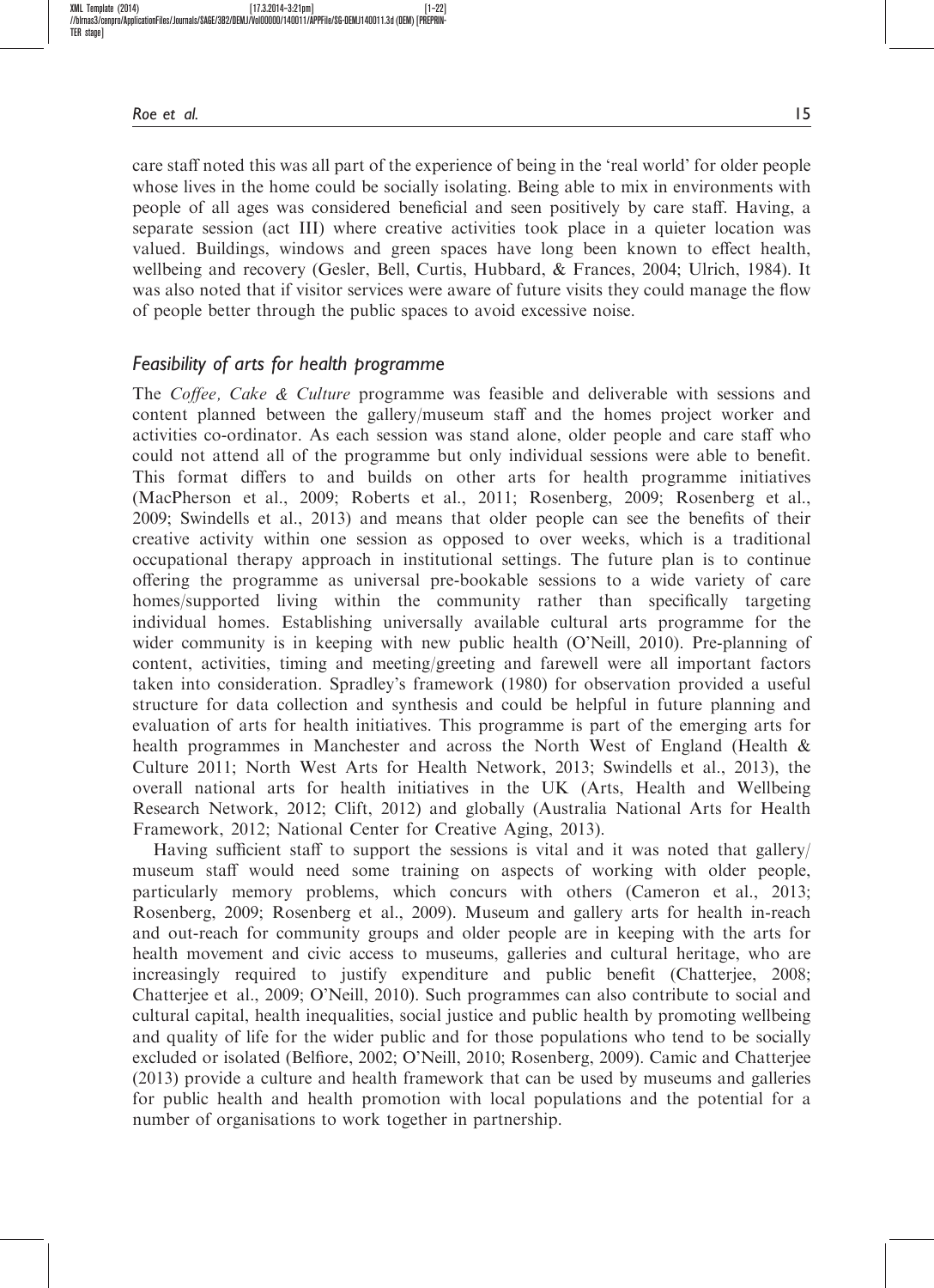XML Template (2014) [17.3.2014–3:21pm] [1–22] //blrnas3/cenpro/ApplicationFiles/Journals/SAGE/3B2/DEMJ/Vol00000/140011/APPFile/SG-DEMJ140011.3d (DEM) [PREPRIN-TER stane]

16 Dementia 0(0)

## Creativity, wellbeing and older people

Comments and feedback from older people, staff and artists indicate there were immediate and short term benefits to people's wellbeing through social engagement, arts and cultural appreciation and creative activity. Older people were viewed as citizens in their own right with stories, life experiences and creative abilities that had been dormant. Participating in the programme provided opportunity to enrich people's lives, wellbeing and quality of life in keeping with findings of others (Cameron et al., 2013; Chatterjee et al., 2009; Roberts et al., 2011; Rosenberg et al., 2009; Swindells et al., 2013) and the basis for the arts for health initiatives locally, nationally and globally.

## Strengths and limitations of the study

Strengths of the study were the use of pragmatic approaches to evaluate a 'real life' scenario based on inclusivity and rights of older people to engage in cultural activities, not focusing on diagnostic labels and not manipulating parameters. Data were qualitative and triangulated from observations, comments and field notes using a recognised framework and group discussion and was a feasibility study. Limitations include small sample size, only one programme, short time frame (6 months) and not having data for before and after comparison. Only few older people attended all or most of the sessions which on such a small sample would make before and after, between and within group comparison weak. An attempt was made to obtain quantitative data using the Outcomes Star for Older People (2013). Lead staff from each home were asked to undertake a before and after completion for each session with residents by the programme manager. Both staff reported they did not find the outcome stars useful as they could not always be completed by residents or proxy/carer and were focused on reablement measuring change in behaviour or wellbeing over time. The older people cared for had factors not amenable to change due to their being older, requiring care, limited activities of daily living or memory problems and as such measures were not found feasible. Other studies have used quantitative measures to evaluate arts for health programmes for people with and without dementia (Rosenberg, 2009; Rosenberg et al., 2009), with some requiring support to complete the measures; positive trends were identified for wellbeing but no significant differences were found. This may have been due to small sample sizes and complex measures but also reflect people's lives, circumstances and experiences are individual and before and after measures challenging. Brooker and Duce (2000) used the dementia care mapping (DCM) wellbeing six item scale in their day hospital controlled trial of reminiscence therapy. Use of this observation scale in future arts for health studies particularly with older people from care homes, with or without memory problems, is warranted and has not to date been specifically used in such initiatives.

#### Conclusion

The study has demonstrated that the arts for health programme is feasible and facilitates older people from care homes and supported living to access public museums and galleries to encourage creative arts, cultural appreciation and social engagement which promote wellbeing, quality of life and social inclusion. Further research is warranted to establish the ongoing benefits of such programmes using a range of qualitative and quantitative evidence and outcomes involving project teams comprised of researchers, arts for health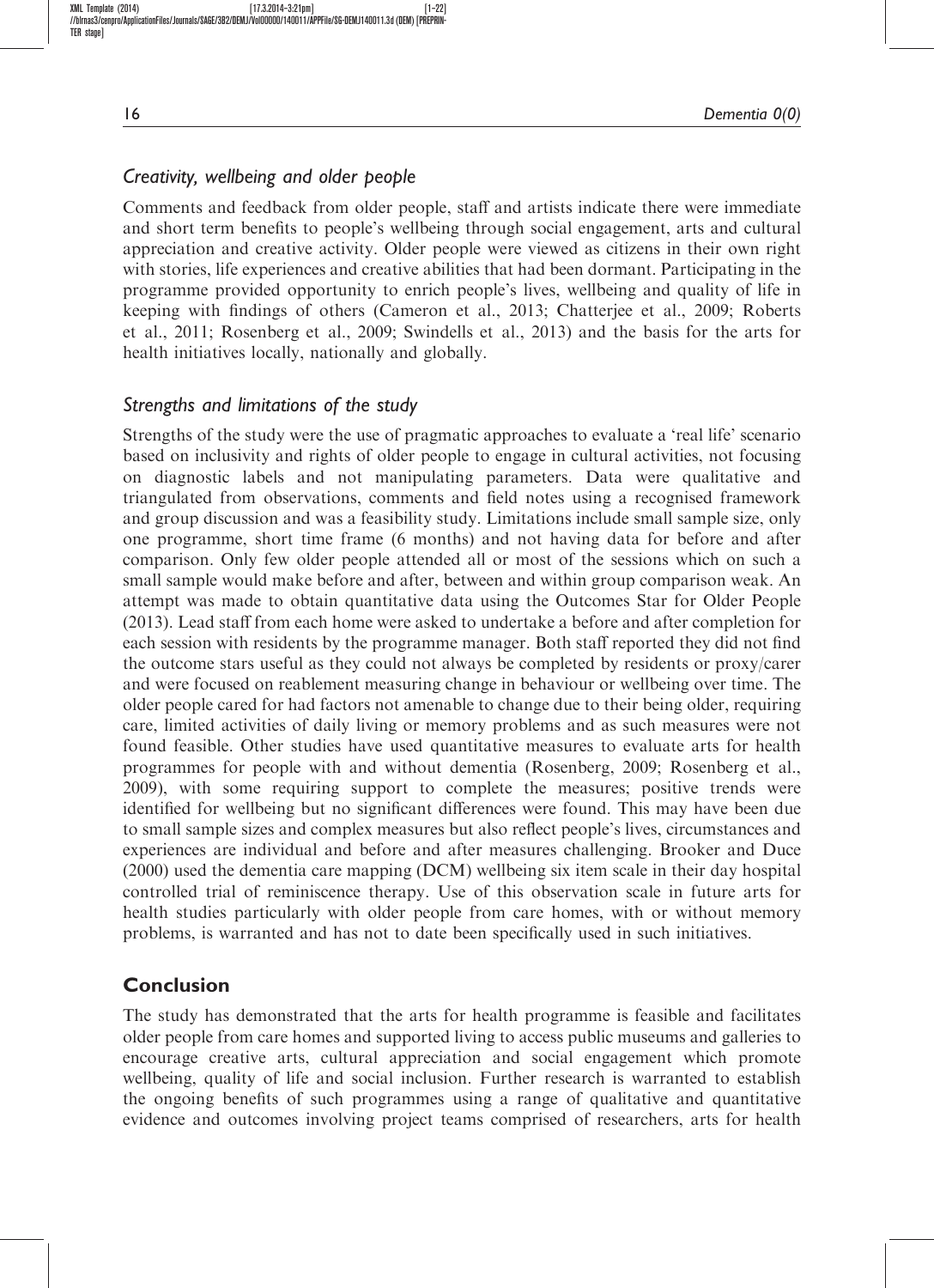managers and curators, artists, care staff and older people as partners and participants. Such research could identify the benefits for older people not only during the visits but also between sessions in terms of their behaviour, mood, communication and social interaction when they return to the care home. Future research on the development of partnerships between museums, health and social care and planners to address social isolation in older people is warranted.

#### Acknowledgement

We would like to thank the visitors who attended the Arts for Health programme who gave their permission for the evaluation to be conducted and who allowed us to share their experiences.

#### Author contributions

BR was responsible for the conception, design, acquisition of data, data analysis, interpretation, drafting and revision of the manuscript. SM for data analysis, interpretation and critical comment on the content of the manuscript. WG, AW and TL for critical comment on the content of the manuscript.

#### Ethics approval

The study was reviewed and approved by the Faculty of Health & Social Care Ethics Committee, Edge Hill University – LTC 41.

#### Conflict of interest

None declared.

#### Funding

This research received no specific grant from any funding agency in the public, commercial, or not-forprofit sectors.

#### References

- Abrams, R. C., Teresi, J. A., & Butin, D. N. (1992). Depression in nursing home residents. Clinics in Geriatric Medicine, 8, 309–322.
- Alzheimer's Society. (2012). All party parliamentary group on dementia. London: Alzheimer's Society.
- Arts Council England. (2007a). The arts, health and wellbeing. London: Arts Council England.
- Arts Council England and Department of Health. (2007b). A prospectus for arts and health. London: Arts Council England.
- Arts, Health and Wellbeing Research Network. (2012). Retrived from www.artsandhealthresearch.ac.uk (accessed 20 April 2013).
- Australia National Arts for Health Framework. (2012). Consultation. Retrieved from http://www. artshealthfoundation.org.au (accessed 20 April 2013).
- Basting, A. (2009). Forget memory: Creating better lives for people with dementia. Baltimore: John Hopkins University Press.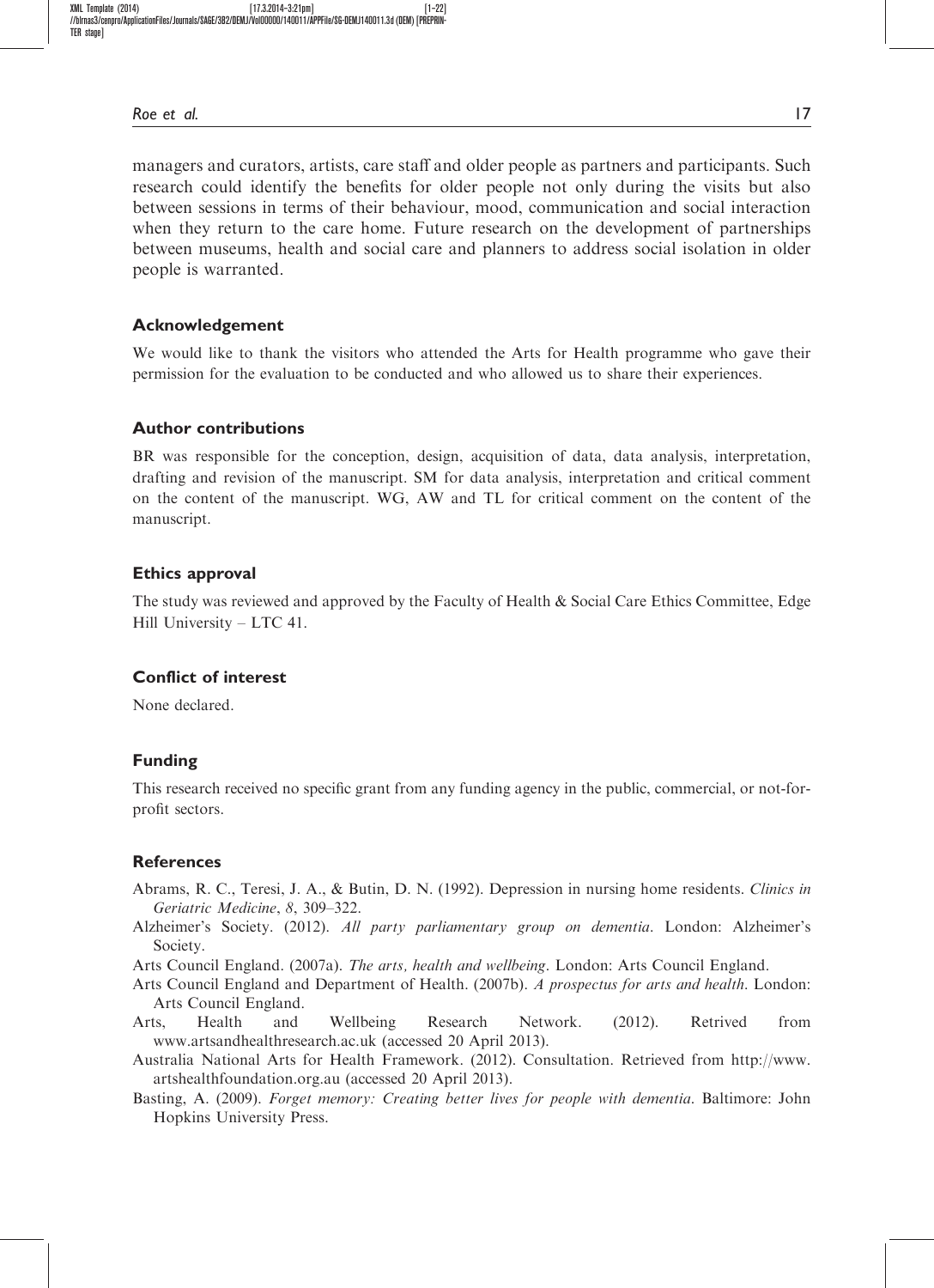| $         -$ |
|--------------|
|              |

- Belfiore, E. (2002). Arts as a means towards alleviating social exclusion: Doe sit really work? A critique of instrumental cultural policies and social impact studies in the UK. International Journal of Cultural Policy, 8, 91–106.
- Belfiore, E., & Bennett, O. (2008). The social impact of the arts. An intellectual history. Basingstoke: Palgrave Macmillan.
- Bohlmeijer, E., Roemer, M., Cuijpers, P., & Smit, F. (2007). The effects of reminiscence on psychological wellbeing in older adults: A meta-analysis. Aging & Mental Health, 11, 291–300.
- Brooker, D., & Duce, L. (2000). Wellbeing and activity in dementia: A comparison of group reminiscence therapy, structured goal-directed group activity and unstructured time. Aging  $\&$ Mental Health, 4, 354–358.
- Brown, J., Bowling, A., & Flynn, T. (2004). Models of quality of life: A taxonomy, overview and systematic review of the literature. European Forum on Population Ageing Research. London: WHO.
- Bungay, H., Clift, S., & Skingley, A. (2010). The Silver Song Club Project: A sense of well-being through participatory singing. Journal of Applied Arts & Health, 1, 165–178.
- Cameron, M., Crane, N., Ings, R., & Taylor, K. (2013). Promoting well-being through creativity: how arts and public health can learn from each other. Perspectives in Public Health, 133, 52–59.
- Camic, P., & Chatterjee, H. J. (2013). Museums and art galleries as partners for public health. Perspectives in Public Health, 133, 66–71.
- Chatterjee, H. J. (2008). Touch in museums: Policy and practice in object handling. Oxford: Berg.
- Chatterjee, H. J., Vreeland, S., & Noble, G. (2009). Museopathy: Exploring the healing potential of handling museum objects. Museum and Society, 7, 164-177.
- Clift, S. (2012). Creative arts as a public health resource: Moving from practice-based research to evidence-based practice. Perspectives in Public Health, 132, 120–127.
- Darton, R., & Muncer, A. (2005). Alternative housing and care arrangements: The evidence. In B. Roe, & R. Beech (Eds.), Intermediate and continuing care: Policy and practice (pp. 183–203). Oxford: Blackwell.

Department of Health. (2009). Living well with dementia. A national dementia strategy. London: DH.

- Froggett, L., Farrier, A., & Poursanidou, K. (2011). The who cares? Research: what can museums do for health and wellbeing: A study of the Renaissance North West Programme. Retrieved from http://www.gmcvo.org.uk/sites/gmcvo.org.uk/files/Who%20Cares%20Report %20FINAL.pdf (accessed 20 April 2013).
- Froggett, L., & Little, R. (2008). Precarious flight: An evaluation of the arts program running in UCLH. Preston: Psychosocial Research Unit, UCLAN.
- Gesler, W., Bell, M., Curtis, S., Hubbard, P., & Frances, S. (2004). Therapy by design: Evaluating the UK hospital building program. Health & Place, 10, 117–128.
- Hancock, G. A., Woods, B., Challis, D., & Orrell, M. The needs of older people with dementia in residential care. International Journal of Geriatric Psychiatry, 21, 43–49.
- Health & Culture. (2011). How museums and galleries can enhance health and wellbeing. Retrieved from HealthandCulture.org.uk.
- Hoe, J., Hancock, G., Livingstone, G., Woods, B., Challis, D., & Orrell, M. (2009). Changes in the quality of life of people with dementia living in care homes. Alzheimer Disease and Associated Disorders, 23, 285–290.
- Knapp, M., Prince, M., Alabnese, E., Banerjee, S., Dhanasiri, S., Fernandez, J., ... Stewart, R. (2007). Dementia UK: Full report. A report into the prevalence and cost of dementia prepared by the Personal Social Services Research Unit (PSSRU) at the London School of Economics and the Institute of Psychiatry at King's College London, for the Alzheimer's Society (p. 23). London: Alzheimer's Society.
- MacPherson, S., Bird, M., Anderson, K., Davis, T., & Blair, A. (2009). An art gallery access programme for people with dementia. 'You do it for the mpoment'. Aging & Mental Health, 5, 258–268.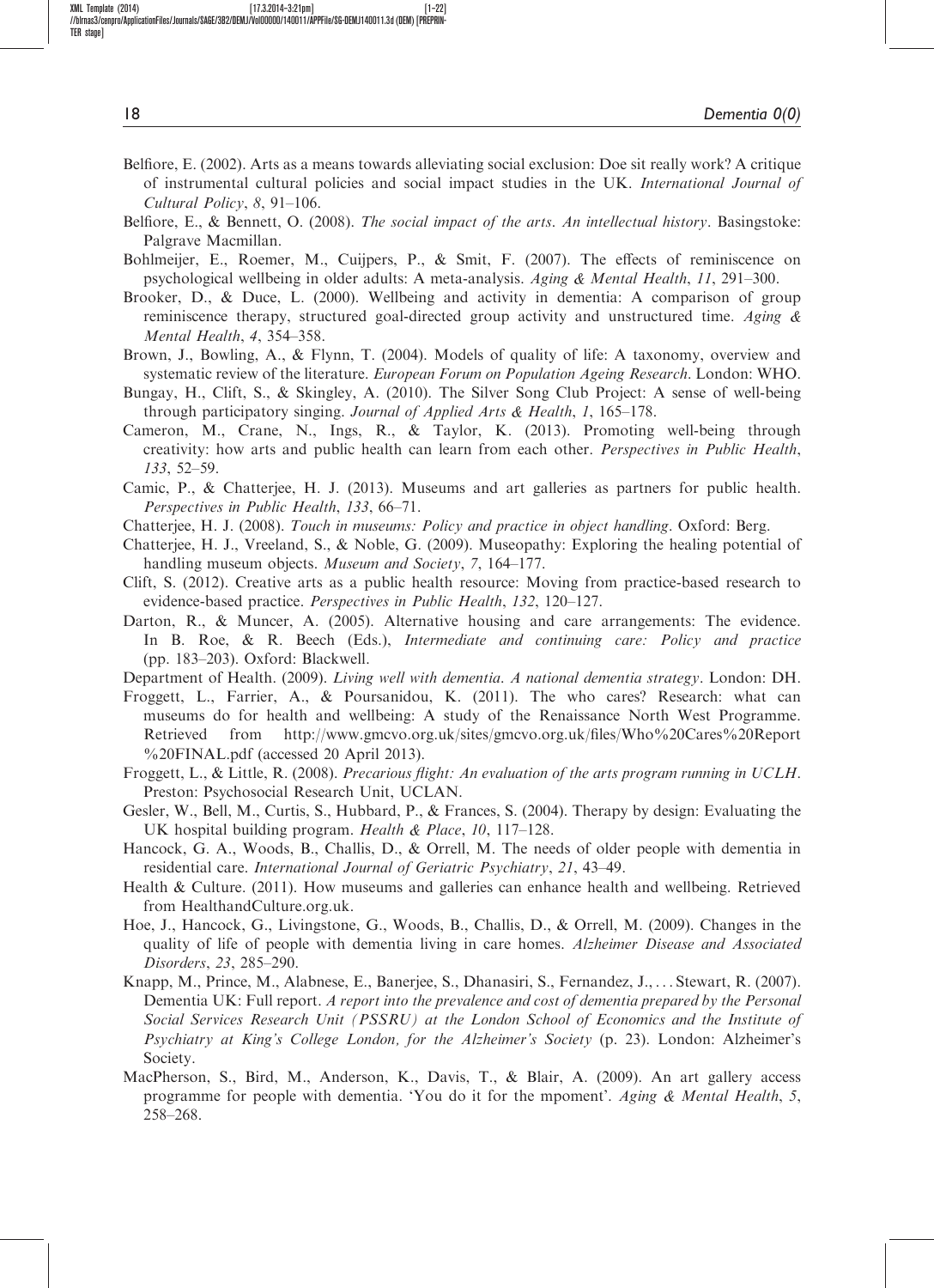Mozley, C., Sutcliffe, C., Bagley, H., Cordingley, L., Challis, D., Huxley, P., ...Burns, A. (2004). Towards quality care. Outcomes for older people in care homes. Personal Social Services Research Unit. Ashgate: Aldershot.

NAO. (2007). Improving services and support for people with dementia. London: National Audit Office.

National Center for Creative Aging. (2013). Art and aging: Benefits. Retrieved from http:// .creativeaging.org/index.php?id=43 (accessed 4 March 2013).

- Netten, A., Darton, R., & Williams, J. (2005). Care homes and continuing care. In B. Roe, & R. Beech (Eds.), Intermediate and continuing care: Policy and practice (pp. 204–221). Oxford: Blackwell.
- North West Arts and Health Network. (2013). Retrieved from http://www.artsforhealth.org/network/ (accessed 20 April 2013)
- O'Neill, M. (2010). Cultural attendance and public mental health from research to practice. Journal of Public Mental Health, 9, 22–29.
- O'Shea, E., & Leime, A. N. (2012). The impact of the Bealtaine arts programme on the quality of life, wellbeing and social interaction of older people in Ireland. Ageing & Society, 32, 851–872.
- Outcomes Star Older People. (2013). Outcomes star older person's star. Retrieved from http:// www.outcomestar.org.uk/older-epeople (accessed 11 April 2013).
- Phillips, J., Ajrouch, K., & Hillcoat-Nalletamby, S. (2010). Key concepts in social gerontology. London, England: Sage.
- Phillipson, C. (2012). Developing age-friendly cities: Policy challenges & options. Housing Learning & Improvement Network. Viewpoint 37. Retrieved from www.housinglin.org.uk (accessed 12 November 2012).
- Roberts, S., Camic, P. M., & Springham, N. (2011). New roles for art galleries: Art viewing as a community intervention for family carers of people with mental health problems. Arts  $\&$  Health, 3, 146–159.
- Rosenberg, F. (2009). The MoMA Alzheimer's Project: Programming and resources for making art accessible to people with Alzheimer's disease and their caregivers. Arts & Health, 1, 93–97.
- Rosenberg, F., Parsa, A., Humble, L., & McGee, C. (2009). Meet me: Making art accessible to people with dementia. New York, NY: The Museum of Modern Art.
- Roy, D. E., & Giddings, L. S. (2012). The experience of women (65-74 years) living with a long term condition in the shadow of ageing. Journal of Advanced Nursing, 68, 181–190.
- Royal Society for Public Health. (2012). Arts and wellbeing: Recent developments, future challenges. One day Conference, London, 9 February 2012.

Sampson, E. L., Thune-Boyle, I., Kukkastenvehmas, R., Jones, L., Tookman, A., King, M., ...Blanchard, M. R. (2008). Palliative care in advanced dementia: A mixed methods approach for the development of a complex intervention. BMC Palliative Care, 7, 8.

Scharf, T., & de Jong Gierveld, J. (2008). Loneliness in urban neighbourhoods: An Anglo-Dutch comparison. European Journal of Ageing, 5, 103–115.

Spradley, J. P. (1980). Nine dimensions of observation. Participant observation. London: Wadsworth.

- Staricoff, R. L. (2004). Arts in health: a review of the medical literature. London: Arts Council England.
- Stern, C., & Konno, R. (2009). Physical leisure activities and their role in preventing dementia: A systematic review. International Journal of Evidence-based Healthcare, 7, 270–282.
- Stern, C., & Mumm, Z. (2010). Cognitive leisure activities and their role in preventing dementia: A systematic review. International Journal of Evidence-based Healthcare, 8, 2–17.

Stickley, T. (2012). Qualitative research in arts and mental health. Ross on Wye: PCCS Books.

Swindells, R., Lawthorn, R., Rowley, K., Siddiquee, A., Kilroy, C., & Kagan, C. (2013). Eudaimonic well-being and community arts participation. *Perspectives in Public Health*, 133, 60–65.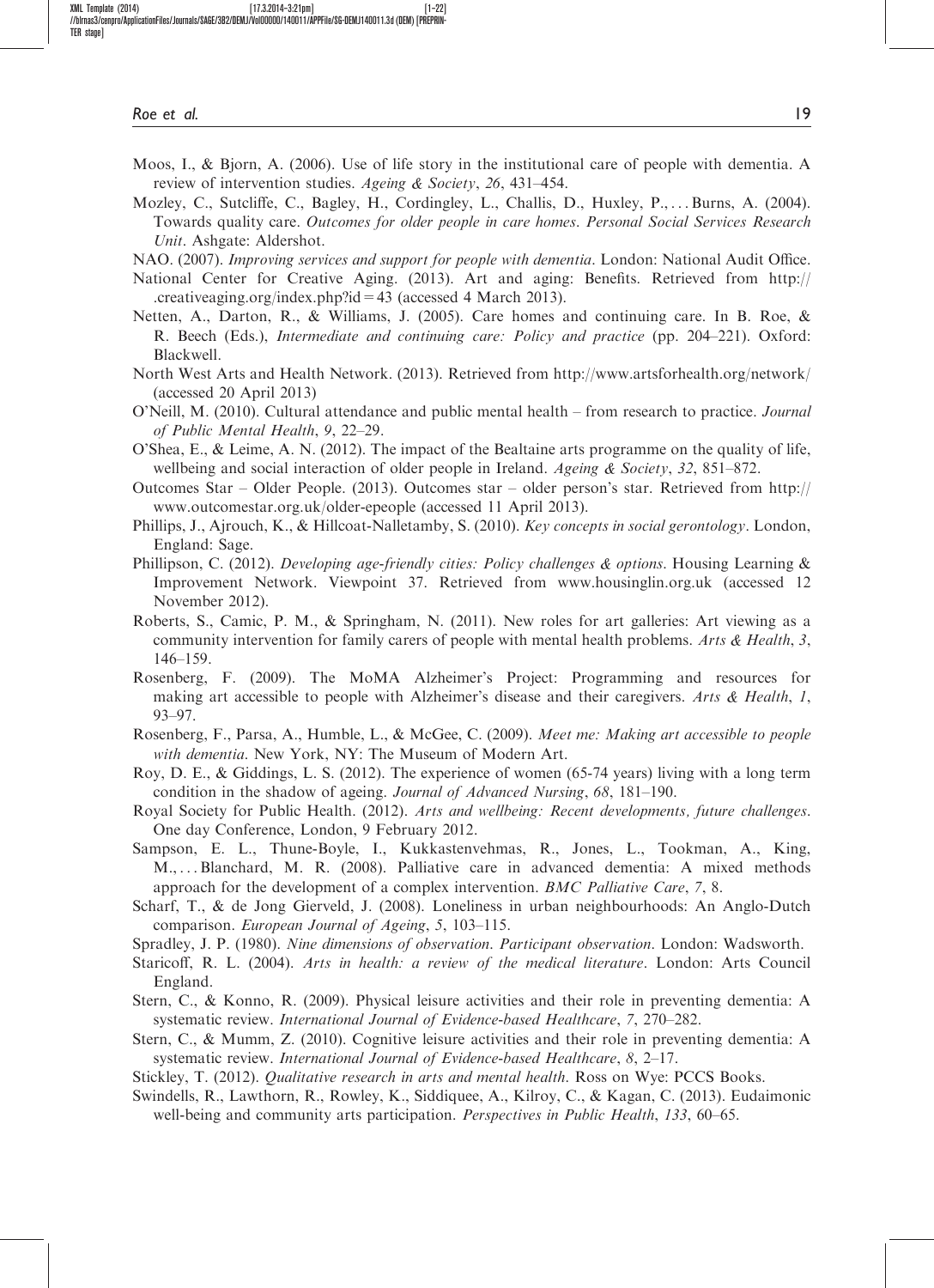| ۰.<br>I |        |
|---------|--------|
|         |        |
|         | $\sim$ |

Ulrich, R. (1984). View through a window may influence recovery from surgery. Science, 224, 420–421. Valuing Older People. (2009). Manchester: A great place to grow older 2010-2020. Public Health Manchester. Manchester: Manchester City Council.

Victor, C. R., Scambler, S. J., Bowling, A., & Bond, J. (2005). The prevalence of, and risk factors for, loneliness in later life: A survey of older people in Great Britain. Ageing and Society, 25, 357–375.

Vink, A. C., Bruinsma, M. S., & Scholten, R. J. P. M.(2011). Music therapy for people with dementia. Cochrane Database and Systematic Reviews. Chichester: John Wiley & Sons Ltd.

White, M. (2009). Arts development in community health. A social tonic. Oxford: Radcliffe.

- World Health Organisation (WHO). (2002). Active ageing: A policy framework. Canada: WHO.
- WHO. (2005). Preventing chronic diseases: A vital investment. Geneva: WHO. Retrieved from http:// who.int/chp/chronic\_disease\_report/index.html (accessed 9 November 2011).
- WHO. (2012a). 'Ageing' health topics. WHO. Retrieved from http://www.who.int/topics/ageing/en/ (accessed 18 December 2012)
- WHO. (2012b). 'Life does not end at  $60$  senior citizens have much to offer' healthy ageing. WHO. Retrieved from http://www.euro.who.int/en/what-we-do/health-topics/Life-stages/healthy-ageing/ news/news/2012/01/life-does-not-end-at-60-senior-citizens-have-much-to-offer (accessed 18 December 2012).
- Woods, B., Spector, A. E., Jones, C. A., Orrell, M., & Davies, S. P. (2009). Reminiscence therapy for dementia. Cochrane Database and Systematic Reviews. Chichester: John Wiley & Sons Ltd.
- Woods, B., Aguiire, E., Spector, A. E., & Orrell, M. (2012). Cognitive stimulation to improve cognitive functioning in people with dementia. Cochrane Database and Systematic Reviews. Chichester: John Wiley & Sons Ltd.

Brenda Roe is Professor of Health Research, EPRC Edge Hill University and Honorary Fellow, PSSRU, University of Manchester. Her research interests include health and social care, organisation and service delivery and people's experiences of living with chronic conditions in a variety of institutional, community and care home settings. Recent projects have included incontinence, falls, dementia, quality of life, end of life and partnerships with older people.

Sheila McCormick's research interests include documentary, political and applied theatre. As a qualifying nurse and trained actor, Sheila obtained her MPhil in Irish Theatre and Film from Trinity College Dublin before being awarded a PhD in 2011 by the National University of Ireland, Galway for her doctoral thesis exploring British and Irish documentary theatre.

Terri Lucas worked as a visitor services assistant at the Whitworth Art Gallery during the Coffee, Cake & Culture project. She provided gallery tours for the groups and facilitated the workshop on story telling.

Wendy Gallagher manages *Health and Culture* programmes and partnerships at the Whitworth Art Gallery and Manchester Museum, and Central Manchester University Hospitals NHS Foundation Trust. The work has been recognised with two awards from the Royal Society of Public Health for innovative and outstanding contributions to arts and health research and practice.